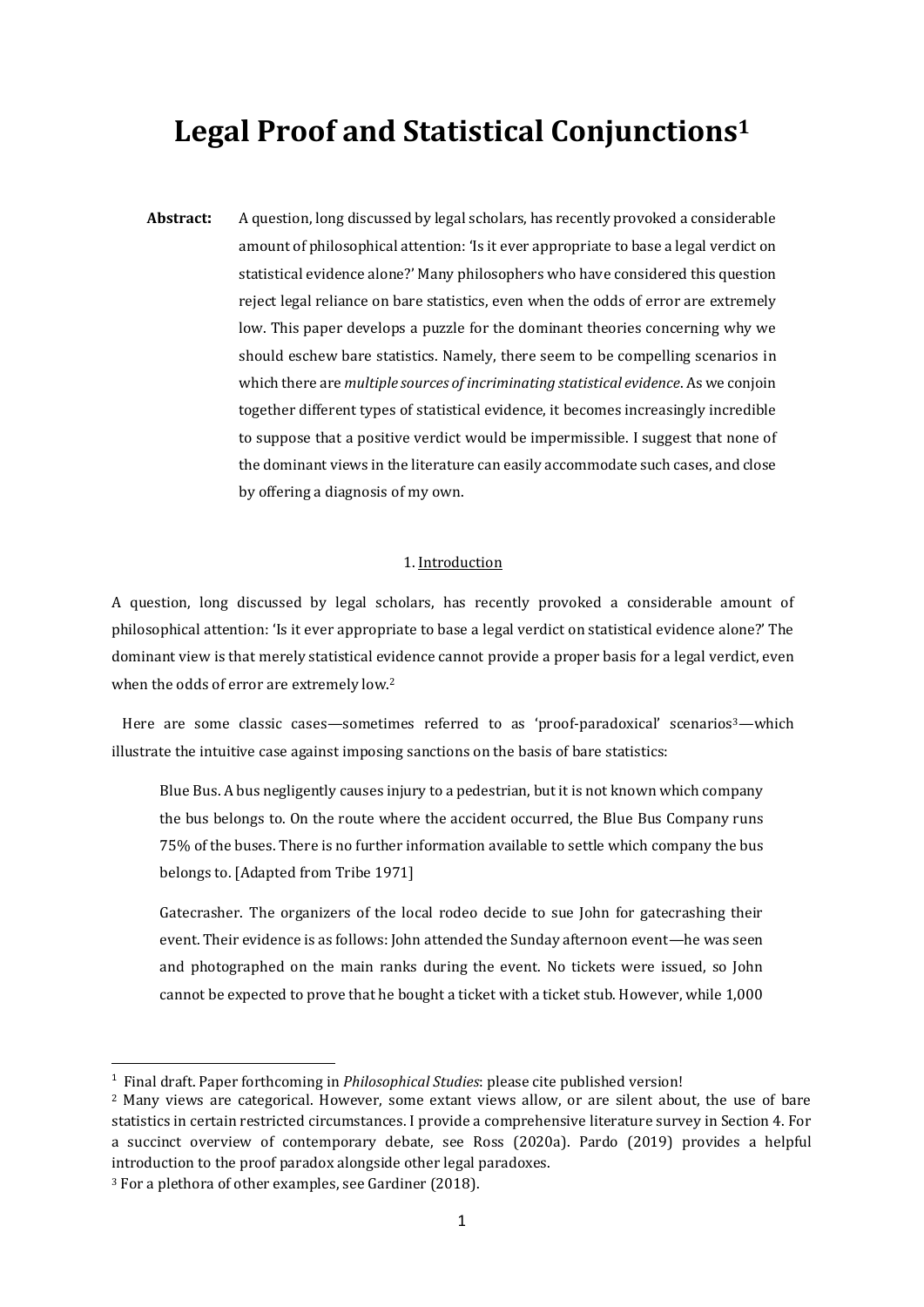people were counted in the seats, only 300 paid for admission. [Presentation adapted from Blome-Tillmann forthcoming; original case due to Cohen 1977]

Prisoners. One hundred prisoners are exercising in the prison yard. Ninety-nine of them suddenly join in a planned attack on a prison guard; the hundredth prisoner plays no part. There is no evidence available to show who joined in and who did not. [Adapted from Redmayne 2008]

The 'standard' intuition is that it would not be appropriate in these cases to impose civil or criminal sanctions on the basis of the inculpatory statistical evidence. Such intuitions raise issues with important theoretical and practical ramifications for the law. The question of how to treat bare statistics impinges upon debates about the nature of legal proof itself <sup>4</sup>, whether it is acceptable to convict someone of a crime simply on the basis of DNA evidence<sup>5</sup>, how we should treat epidemiological evidence<sup>6</sup>, and the impermissibility of demographic profiling.<sup>7</sup> And these cases are not as artificial as one might initially suppose: the Blue Bus case has found close analogues in real case-law.<sup>8</sup>

The aim of this paper is to develop a puzzle for the dominant view that we should reject bare statistics in the courtroom. The puzzle is that there seem to be compelling scenarios in which there are *multiple incriminating sources of statistical evidence*. As we conjoin together different types of statistical evidence, it becomes increasingly incredible to suppose that a positive verdict would be impermissible. This suggests that whatever *is* wrong with the evidence in familiar proof-paradoxical cases cannot simply be explained by gesturing at the statistical nature of the evidence involved. To deepen the puzzle, I show that four dominant approaches in the literature struggle to draw a principled distinction between regular proof-paradoxical scenarios and those involving statistical conjunctions. I close by outlining my own view on what explains the intuitive difference between these cases, drawing on the empirically supported 'story model' of legal fact-finding, and offer some reflections on where this leaves the state of the wider debate.

# 2. Civil Law

Let's begin with civil law cases, canonically represented by the Blue Bus scenario. Given that the operative standard of proof in civil law is the 'balance of probabilities' (sometimes called 'preponderance of the evidence'), a reluctance to impose sanctions here is prima facie puzzling: surely it is more probable

<sup>4</sup> Some suppose that aversion to bare statistics threatens 'legal probabilism', the idea that proof requires establishing a claim to a given level of probability. For contrasting perspectives, see Haack (2014), Hedden and Colyvan (2019) and Smith (2020). However, one can arguably reject the use of bare statistics without rejecting legal probabilism: we can justify tenets of evidence law that exclude or restrict certain classes of evidence without appealing to any particular view of the nature of legal proof.

<sup>5</sup> For example, see *R v. Lashley* [2000] EWCA 88; *Wilson v DPP* 2017 IESC 54; *State v Toomes* 191 S.W.3d 122, 129 for representative cases from different jurisdictions.

<sup>6</sup> See Ross (ms) for discussion.

 $^7$  E.g. see Bolinger (2018) for an explicit connection between the Blue Bus case and issues surrounding racial profiling. Di Bello and O'Neill (2020) provide further discussion.

<sup>8</sup> E.g. see *Kaminsky v. Hertz Corporation*, 288 N.W.2d 426.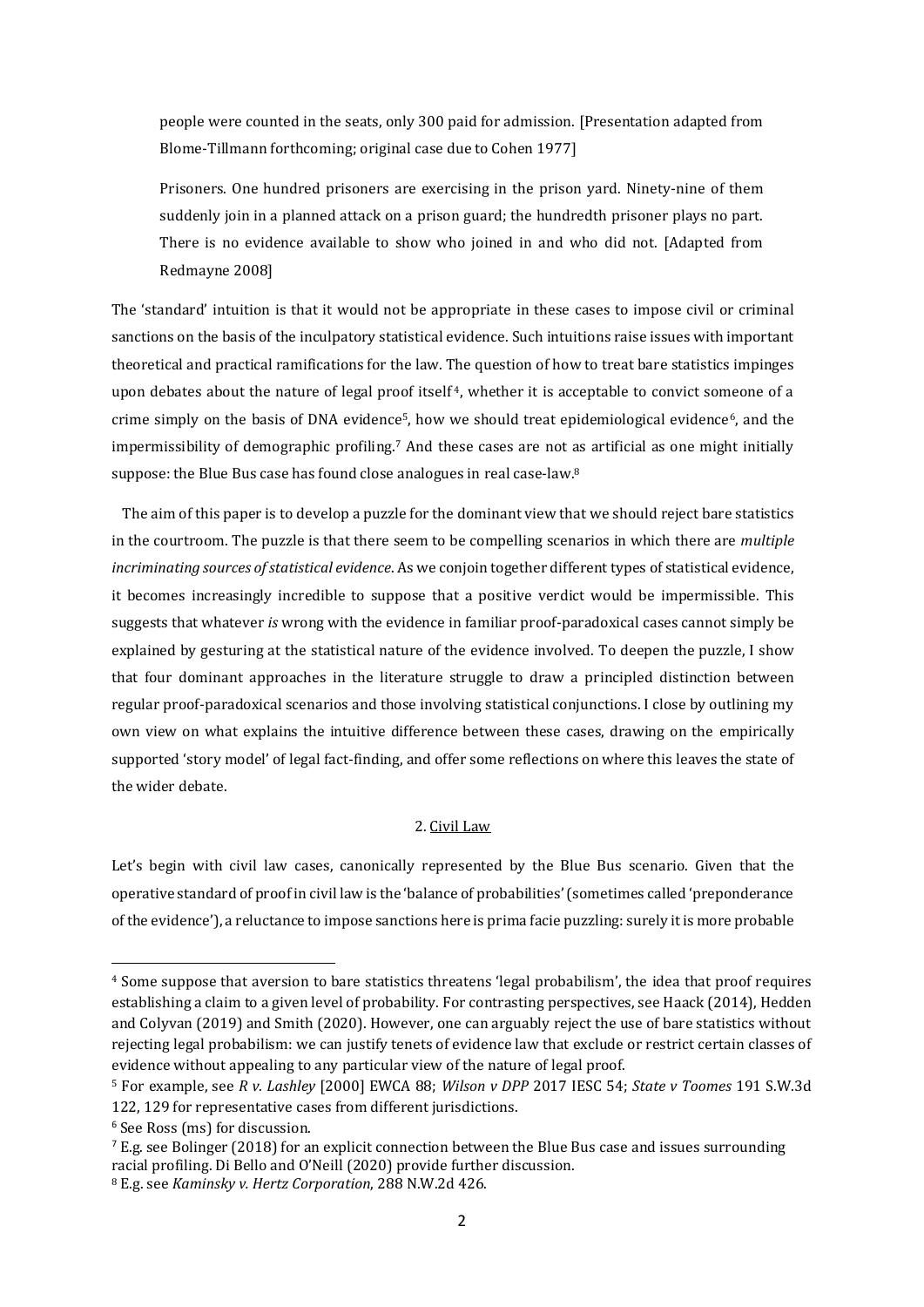than not that the Blue Company caused the accident? Even though, conceptually, it seems like the evidence should straightforwardly satisfy the relevant standard of proof, it is widely held that intuition baulks at this conclusion. Hence, there is apparently something amiss with the prospect of using mere statistics to settle a civil case.<sup>9</sup>

I want to suggest that our intuitions about the legal impotence of purely statistical evidence are not stable when we introduce multiple sources of statistical evidence. The end result will be a case in which the total body of evidence seems to remain purely statistical, but in which sanctioning the Blue Company is compelling.

Consider the following variation on Blue Bus, involving one additional source of statistical evidence.

Blue Bus2: A bus causes injury to a pedestrian, but it is not known which company the bus belongs to. On the route where the accident occurred, the Blue Company runs 75% of the buses and the Red Company 25% of the buses. Fresh tyre-marks are found at the scene of the accident that an investigator's uncontested report states were caused by the offending vehicle. All parties agree these could only be made by a certain brand of bus tyre. A recent insurance application form shows that 90% of the Blue Company buses have that brand of tyre, while only 5% of Red Company buses do.

The inculpatory evidence in this case remains purely statistical—the finding of the tyre-marks is only relevant insofar as presented alongside the reference-class (all buses) and probability (90%) linking these marks to the Blue Company. The impermissibility of holding the Blue Company liable is surely less obvious in this variation. After all, we must remember that choosing not to sanction leaves the injured pedestrian without compensation. Still, you may not be convinced that the evidence is yet strong enough for sanction. Nonetheless, it is apparent that we can continue devising additional sources of statistical evidence and adding them to the case. Consider a third variation:

Blue Bus3: A bus causes injury to a pedestrian, but it is not known which company the bus belongs to. On the route where the accident occurred, the Blue Company runs 75% of the buses and the Red Company 25% of the buses. Fresh tyre-marks are found at the scene of the accident that an investigator's uncontested report states were caused by the offending vehicle. All parties agree these could only be made by a certain brand of bus tyre. A recent insurance application form shows that 90% of the Blue Company buses have the implicated brand of bus tyre, while only 5% of Red Company buses do. Moreover, police find a bus hubcap on the road immediately after the crash. Only 2% of the Red Company buses were recorded as having the implicated brand of hubcap, while 96% of Blue Company buses have it.

Suppose there is no known correlation between having the implicated hubcap and tyre, and that neither party adduces evidence about how many buses belonging to each company have both. Would it be

<sup>9</sup> For dissent to hostility towards statistics in the civil domain, see Krauss (2020).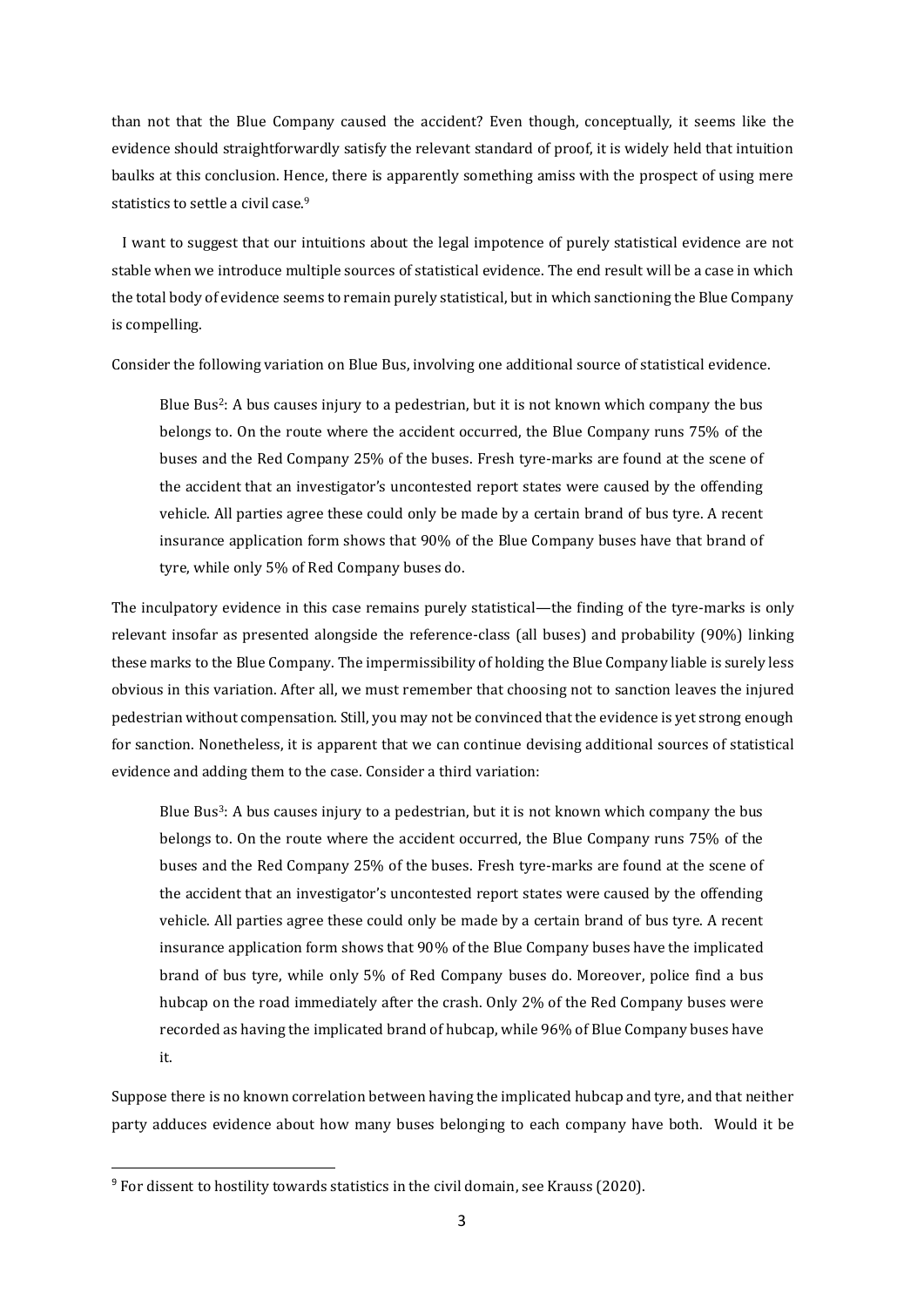impermissible to rule against the Blue Company on the balance of probabilities, leaving the victim of the accident without compensation? I think that this is hard to accept. However, if you are not yet convinced, *we can repeat the same strategy*, continuing to Blue Bus*n*, conjoining ever more sources of inculpatory statistical evidence. The end result would be a body of evidence about which a defending lawyer could force the concession that it was all merely statistical, but where it becomes extremely difficult to suppose, especially since proof-paradoxical cases never involve exculpatory evidence being offered, that the case should not win the day on the balance of probabilities standard of civil proof. To maintain uniform hostility to statistical evidence, you would have to hold that there is no variation of the Blue Bus case in this vein that could license finding against the Blue Company. Such a position, leaving the victim of a negligently-caused accident uncompensated in order to preserve hostility to statistical evidence is difficult to motivate.

## 3. Criminal Law

To begin the discussion of criminal law, we need to first briefly dwell on the connection between the debate on bare statistical evidence and DNA profiling.

When evaluating DNA evidence, courts rely entirely on a statistical estimate, provided by a forensic scientist, concerning the probability that the incriminating sample (blood, semen, hair, etc. found at a crime-scene) belongs to the accused person. The reason that a statistical *estimate* is provided rather than an outright assertion of a match is that it is well-understood that, given the limitations of DNA sampling techniques, there is always the chance of a *random match*. In other words, given the level of detail provided by DNA profiling techniques, it is possible that the allele-characteristics of the incriminating sample, while very similar to those belonging to the accused, may in fact belong to some other person. Extremely improbable although it may be, apparent DNA matches can turn out to be pure coincidences.

With this in mind, it is not unusual for there to be cases that fit the following mould:

DNA: Someone is sexually assaulted in a secluded park. They cannot provide an account of the attacker's appearance. DNA evidence from the crime matches that of someone on file for some unrelated reason. The incriminating evidence is the following: a forensic scientist estimates the chance of the DNA not belonging to that person to be 1 in ten million. [Adapted from Ross 2020b]

How should we react to such cases? There is currently no consensus on this question. Both courts and legal scholars have been much more sympathetic to the legitimacy of cold hit convictions than philosophical commentators.<sup>10</sup> Within the philosophical literature, a number of theorists have explicitly extended their general antipathy towards bare statistical evidence to endorse an outright rejection of

<sup>10</sup> See Roth (2010) for a wide-ranging discussion of the law. It is worth stressing that the case-law is not unequivocal. On the philosophical side of the debate, Ross (2020b) and Papineau (2020) offer some dissent from philosophical scepticism about bare statistics in criminal law, while Di Bello (2019) offers a decisiontheoretic argument that vindicates conviction in DNA cases, but not in short-odds proof paradox cases.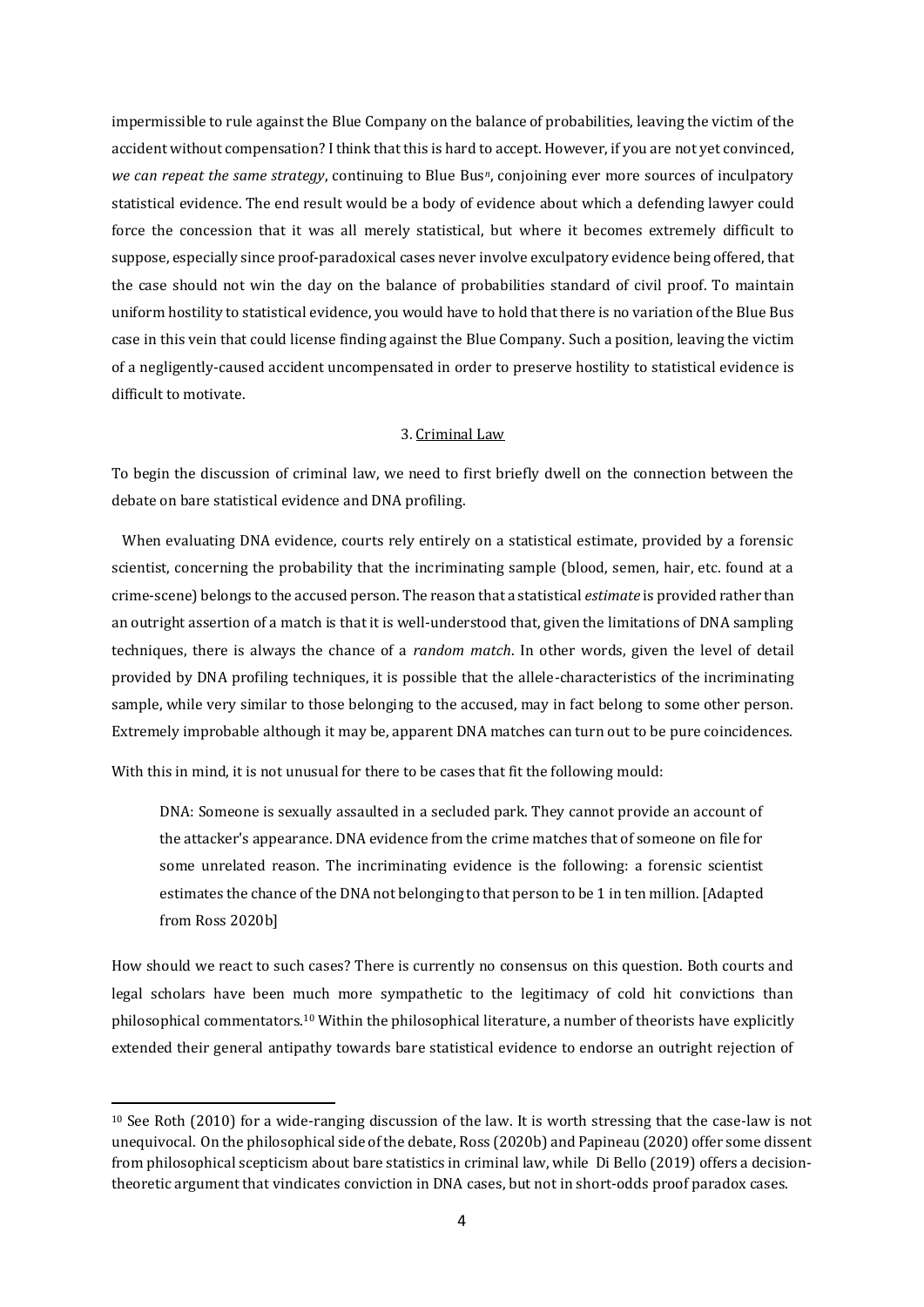cold hit DNA convictions, and suspicion of conviction in such cases follows implicitly from many extant views. <sup>11</sup> I will return to these views below in more depth. Firstly, however, I want to demonstrate that, just as with the civil law, there are statistical conjunction cases in the criminal law that make forbearing from conviction hard to accept. Consider a conjunction of a standard 'proof-paradoxical' case introduced earlier, and an apparent DNA profile match.

Prisoners & DNA: 100 prisoners are exercising in the prison yard. Extremely grainy CCTV footage shows that 99 of them attack and kill the guard. The 100th prisoner played no role in the assault and could have done nothing to stop it. From the footage it is impossible to distinguish which prisoners were involved. The 99 murderers escape in one direction and, some time later, the  $100<sup>th</sup>$ prisoner escapes in a different direction. One prisoner is recaptured. Upon testing, it is found that his DNA matches the most dominant DNA profile found on a discarded switch-blade at the scene of the murder. The forensic scientist estimates the chance of a random match as 1 in ten million.

I think it is hard to accept that it would be impermissible for a jury to convict in such a case. Again, though, intuitions may vary. Nonetheless, as with the civil case, it is entirely possible to continue the general strategy of conjoining further sources of statistical evidence to strengthen the case against the accused.

While some such further variations in the vein of Prisoners & DNA would doubtless be far-fetched, there are conceivable examples that would draw upon entirely familiar sources of evidence. Consider the following quote from two leading legal scholars about other types of forensic evidence such as fingerprints:

All forensic identification methods are probabilistic in nature. Traditional forensic examiners, such as fingerprint examiners, may treat their matches as unique, but as many have pointed out, such declarations of individualisation are fictive. The Galton points of a fingerprint, the characteristics of a person's handwriting and the striations of a ballistics match all have underlying population statistics, just like a DNA genotype […]. The fact that the defendant's fingerprint, handwriting or gun 'matches' makes it more likely that the defendant was the source, but the inference is still probabilistic. [Cheng and Nunn 2016: 118]

It is worth stressing that not all types of forensic evidence are *currently* presented in court in the same statistical way as apparent DNA matches. Fingerprint evidence, for instance, is usually presented in a non-statistical way—an expert identifier uses their experience and intuition to testify as to whether two samples, in their view, upon examining similarities in ridge-patterns, were made by the same person.<sup>12</sup> However, this practice has come in for a fair degree of criticism. The subjectivity of fingerprint examination, according to some commentators, compares disfavourably with the rigorous modelling techniques used to generate DNA match estimates. Moreover, some high-profile false positives provide

<sup>11</sup> For example, see the work of Duncan Pritchard and Martin Smith. When we examine other extant views below in Section 4, it will be apparent why many popular theories are implicitly hostile to cold-hit DNA convictions even if their original proponents do not consider them.

<sup>12</sup> See, for example, Zabell (2005) or Evett and Williams (2015) for methodological discussion.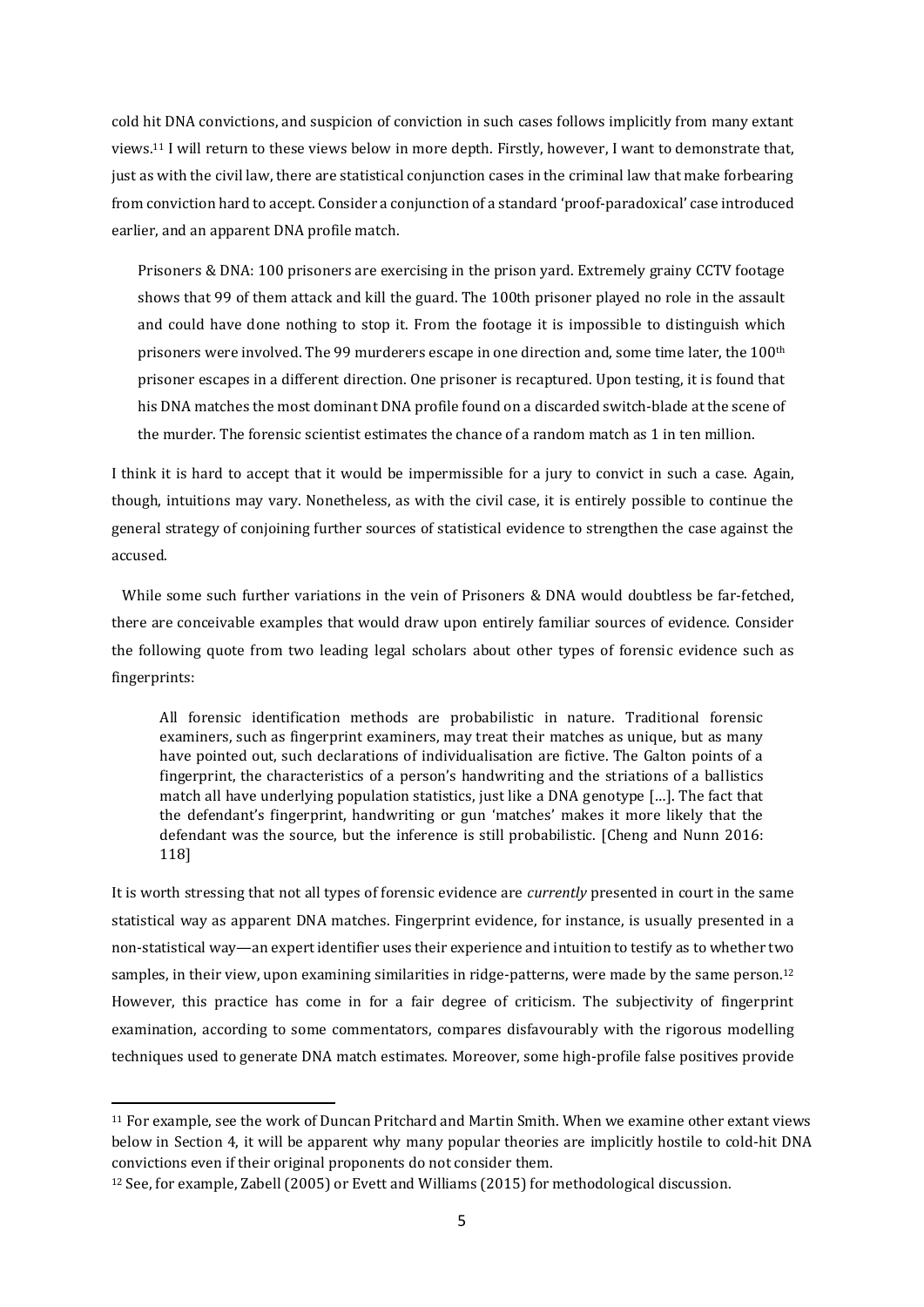grounds to suppose that such qualitative presentations are much less reliable than is often supposed. This debate is not my primary concern here. Rather, I simply want to note that one reasonable way that it has been suggested that we respond to such challenges is to advocate that fingerprint evidence should instead be presented in quantitative way, more in line with the way that a forensic scientist treats DNA evidence—namely by offering a statistical estimate about the probability of the incriminating sample matching the prints of the suspect.<sup>13</sup> While we do not yet have widely agreed upon statistical models concerning the likelihood of random fingerprint matches, there has been work in this direction and it is entirely conceivable that such a statistical estimate could become the norm for presenting fingerprint evidence, taking into account the estimated possibility of a random match.<sup>14</sup>

If this is a conceivable courtroom practice, as it surely is, then this raises the possibility of statistical conjunction cases involving DNA, fingerprints, and other forms of forensic evidence arrayed together to make an insurmountable case for conviction, even though they are being presented in a purely statistical way.<sup>15</sup> I leave the exact details of these cases to the reader's imagination—but, surely, it is hard to accept that the conjunction of such evidence, including fingerprints and DNA, could never appropriately undergird a criminal conviction. The upshot is a simple one: if we accept that *some* cases involving conjoined sources of statistical evidence can license sanction, we cannot simply suppose that the statistical nature of the evidence involved is what explains intuitive reluctance to sanction in typical proof-paradoxical cases.<sup>16</sup>

## 4. Four Diagnoses of the Proof Paradox

The intuitive bad-standing of bare statistics, widely highlighted by philosophers commentating on the law, can seemingly be disrupted upon considering cases involving multiple sources of statistical evidence. In these cases, the imposition of sanctions seems to be rather compelling. Let us now turn to consider the theoretical importance of this finding.

The debate surrounding statistical evidence in the law contains a striking lacuna: there is no widely agreed statement of what makes evidence 'merely statistical'. For example, one recent paper, coming at an advanced point in the dialectic between two competing theories, states:

How do we, then, define statistical evidence? We don't. We—again, in a way that's consistent with the theoretical literature on statistical evidence—start with the examples. They clearly capture something

<sup>13</sup> Zabell *ibid.* provides wide-ranging discussion of the limitations of fingerprint evidence and how the practices surrounding it might be improved.

<sup>14</sup> E.g. see Zhou et. al (2007) for one such attempt. As far as I understand the model, the chance of a random match was estimated at 1 in 400,000. This is purely illustrative for my argument, nothing depends on the exact figures.

<sup>15</sup> Di Bello (forthcoming) provides helpful discussion of fingerprint evidence in relation to the proof paradox and Martin Smith's diagnosis of why we should eschew bare statistics.

<sup>&</sup>lt;sup>16</sup> It is worth mentioning that it would be strange if a hostility to bare statistics led to the perverse tactical incentive in the courtroom whereby forensic evidence could rightfully lead to a conviction if presented in a qualitative way but the very same evidence could not rightfully lead to a conviction if presented in a quantitative way.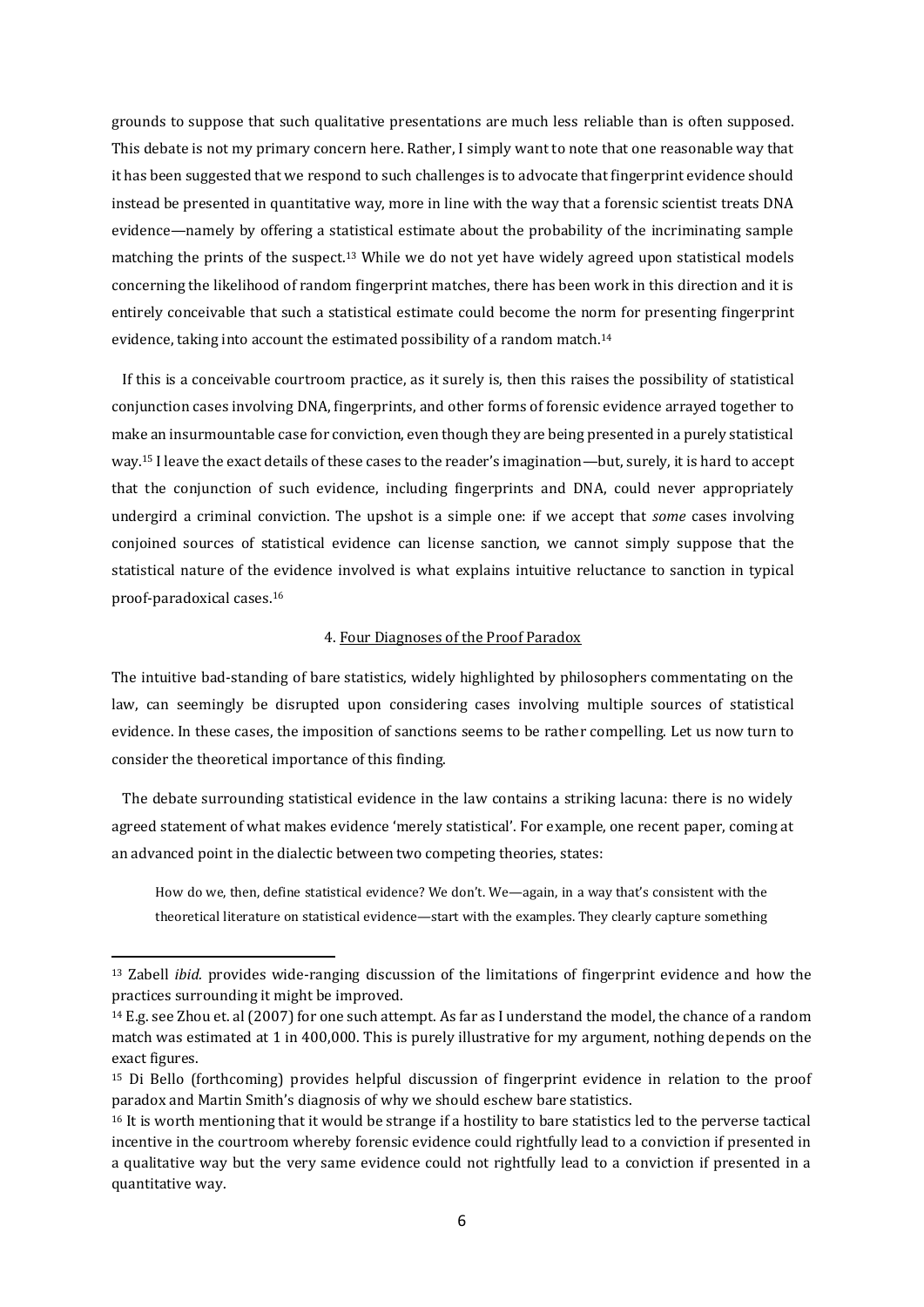intuitively important. We then try to understand the relevant phenomena better. If we're fortunate, we may end up with a definition, or an analysis. Or we may not […] we may need to settle for an "I can't define it, but I know it when I see it" attitude. [Enoch and Spectre 2019: 184]

The assumption in my discussion so far has been that taking one piece of uncontroversially statistical evidence—where the incriminating element consists only in the probability of the defending party possessing some inculpatory characteristic relative to some reference-class—and conjoining it with another piece of uncontroversially statistical evidence, still leaves us with a total body of evidence which remains merely statistical.

One possibility is that a body of evidence involving multiple sources of statistics possesses some normatively important property which elevates it above the merely statistical evidence found in regular proof-paradoxical cases. It is certainly true that in some local contexts, multiple sources of statistical evidence can have a distinctive justificatory effect—for instance, having multiple sources of statistical evidence may reassure us that the incriminating evidence does not exist merely due malpractice (e.g. police misconduct) or incompetence (e.g. forensic contamination). But this cannot be the whole story. After all, in cases like the Blue Bus scenario, incompetence and malpractice are not at issue. They can even be stipulated out of the case. What we need is a more general explanation for why intuitions seem to differ between the multiple-source cases outlined above and the more familiar proof-paradoxical scenarios with which we started the paper. I will now consider four dominant theories aiming to explain what is wrong with relying upon bare statistics and will suggest that *none of them can offer a straightforward explanation* for why cases involving multiple sources of statistical evidence seem to call for different treatment.

The four types of theory I will consider are the following:<sup>17</sup>

1. Epistemic diagnoses argue that bare statistics fail to confer some important epistemic property—e.g. justification, knowledgeability, safety, etc.—onto legal verdicts.

2. Moral and justice-based approaches argue that relying on bare statistics frustrates nonepistemic normative constraints on evidence law: e.g. *backwards-looking* considerations such as respect for autonomy or due process, or *forward-looking* considerations such as ensuring legal rules have the proper incentivising effect.

3. Likelihood theories argue that legal proof should be understood in terms of the comparative likelihood of competing accounts, rather than in terms of absolute probabilities.

4. 'Phase change' approaches argue that bare statistical evidence becomes acceptable only when the chance of error crosses some threshold of extreme improbability.

 $17$  These approaches may overlap. For instance, one might argue that the reason that certain epistemic properties are important is because rules promoting them align with the proper moral constraints on evidence law. Indeed, as discussed below, Enoch et al. (2012) relies on precisely this idea.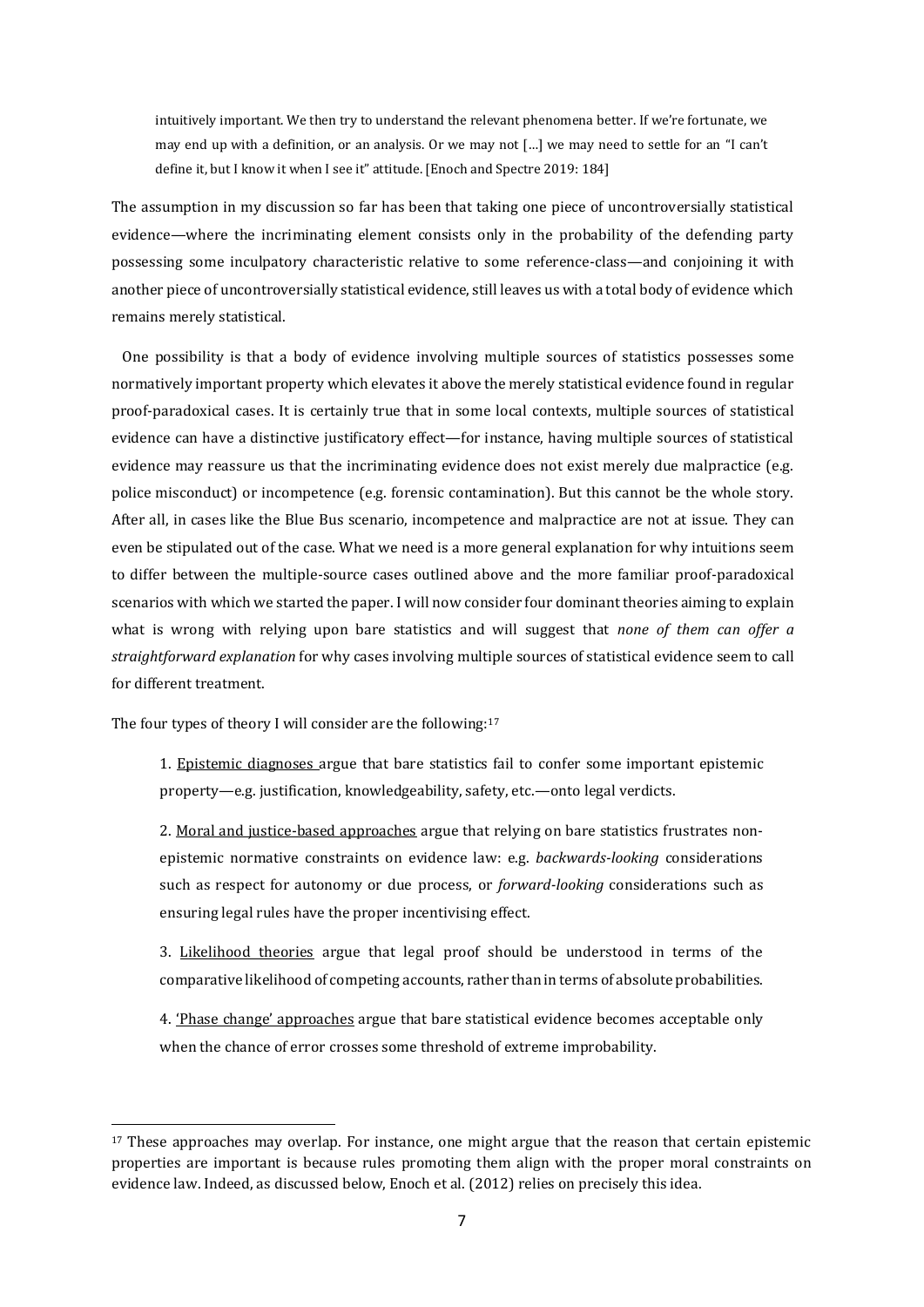#### *4.1 Epistemic Approaches*

Epistemic approaches to the proof paradox aim to identify some epistemic deficiency in bare statistical evidence. There are now a number of such theories, appealing to the absence of different epistemic properties. It is beyond a single paper to critique the details of *each* epistemic view in addition to discussing other theories, so I will here take a more general approach. I will outline and focus on a motivating analogy characteristic of epistemic views: the comparison between the proof paradox and lottery cases. A consideration of this motivating analogy will justify some scepticism about whether epistemic views can explain the difference between regular proof-paradoxical cases and those involving statistical conjunctions.

Epistemologists have long been concerned with statistical evidence in the form of 'lottery propositions', with an orthodoxy being that the highly probabilifying evidence supporting the proposition 'I will lose a fair and large lottery' fails to confer certain epistemic properties onto a belief in that proposition. For instance, it has been popular to suppose that, even if it is stupendously likely, one cannot *know* that one's lottery ticket is a loser (e.g. Williamson 2000), while others suggest that one lacks certain types of *justification* to believe that one's ticket is a loser (e.g. Smith 2016). This is a puzzling phenomenon in its own right: if I can't know that I will lose a ten million ticket lottery, how can I claim to know many ordinary propositions about which I may be fallible? There has been a great deal of sophisticated work devoted to exploring the ramifications of lottery cases for normative epistemological theorising.

It has been widely noted by proponents of epistemic approaches to the proof paradox that these scenarios bear a striking resemblance to lottery cases. While the evidence we have in unadorned proofparadoxical scenarios is highly probabilifying, there nonetheless seems to be something unsatisfactory about endorsing it by issuing a positive legal verdict, just as while the evidence we have that we will lose a large fair lottery is highly probabilifying, there seems to be something unsatisfactory about (say) asserting or claiming to know that you have lost. Given the similarity between proof-paradoxical cases and lottery scenarios, a number of leading epistemologists have attempted to explain the inadequacy of statistical evidence in the law with recourse to epistemic properties typically thought to be absent in lottery cases.<sup>18</sup> Some explanations appeal directly to the absence of knowledge (e.g. Moss 2016; forthcoming, Blome-Tillmann 2017, Littlejohn 2018) or certain types of justification (e.g. Smith's 2018 normic theory of justification), while others appeal to epistemic properties that have been defended as conditions for having knowledge or justification such as: sensitivity (e.g. Enoch et al. 2012), safety (Pritchard 2015; 2018, Pardo 2018), or the elimination of relevant alternative error-possibilities (Gardiner 2020). Within this work, the analogy with lottery cases is often an explicit part of the argumentation.<sup>19</sup>

 $18$  See Backes (2019) for a discussion of the other direction: using legal cases as evidence for theories in epistemology.

 $19$  In addition to the papers cited in-text, see Buchak (2014) for an early influential endorsement of this analogy.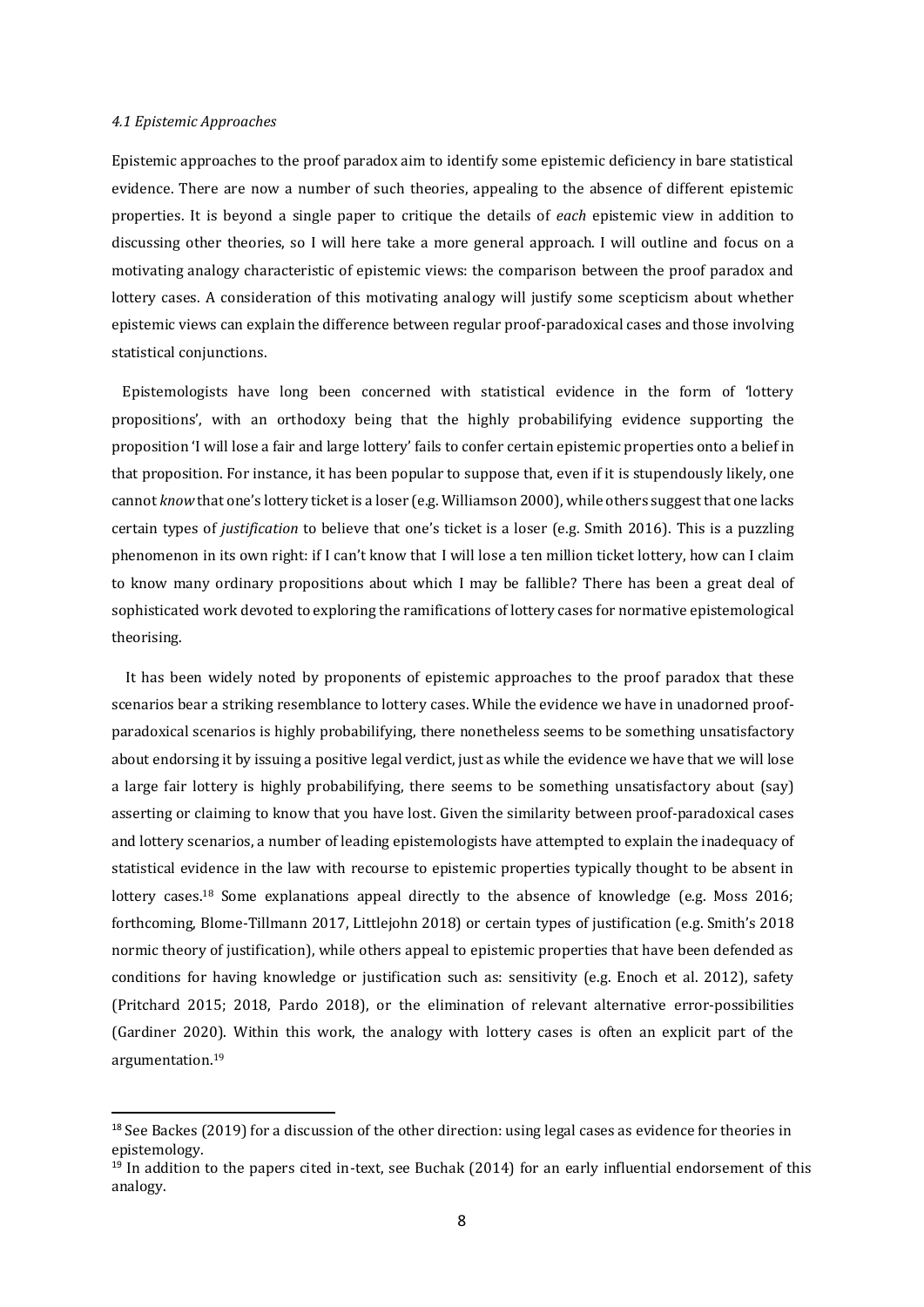To the extent that epistemic approaches are motivated by a guiding analogy with lottery cases, they appear to face a difficult task to legitimise sanction in statistical conjunction cases.

Firstly, epistemic approaches obviously cannot appeal to the fact that mistakes are less likely in statistical conjunction cases. After all, from the perspective of epistemological theorising, it is not usually taken to matter if the chance of winning a lottery is merely low or extremely low.<sup>20</sup> For example, whether a lottery has 100 tickets or 1,000,000 tickets is not often supposed to make a difference when it comes to the various epistemic properties found in diagnoses of the impotence of statistical evidence: even the evidence provided by a truly massive lottery will not make the belief that one has a losing ticket *sensitive* (one would have the same belief even if one had a winning ticket), *safe* (there is a close counterfactual possibility in which one has won), it will not eliminate a *salient error-possibility* (i.e. that one has a winning ticket), and nor will it provide *normic justification* to the belief that one has a losing ticket (it would not be abnormal in the sense of requiring special explanation if one had a winning ticket). And, standardly, nor would one *know* that one had a losing ticket just by playing a very large lottery.

A more plausible response would emphasise the epistemic significance of there being *more than one source* of evidence in the statistical conjunction cases. There is, after all, no doubt that having more than one source of evidence is typically an epistemically good-making feature of a belief. However, as we are stipulating that the additional evidence remains purely statistical, it is in fact no easy task for epistemic views to explain why there is a qualitative difference between cases involving one inculpatory statistic and multiple inculpatory statistics. To see this, consider that is possible to derive familiar epistemic results about the absence of knowledge—and all of the other epistemic properties mentioned—by considering scenarios involving *multiple lotteries* (i.e. I do not know that I won't win lottery 1, lottery 2, or lottery 3). As John Hawthorne explains, our intuitions about multiple lotteries may *initially* differ from those we have about more familiar cases involving a single lottery, but these are hard to defend when subjected to sustained reflection:

It is relatively easy to get ourselves in the frame of mind where we reckon ourselves to know that we will not win the New York State lottery each of the next thirty years (even if we expect to buy a ticket each year). Just ask people. They will happily claim to know that that will not happen. Now of course, with a little cognitive effort, that attitude can be disrupted. Suppose, using normal statistical calculations, the chance of winning the New York Lottery each of the next thirty years was 1 in *n*. We might point out to someone that if he had a ticket in one great big lottery with *n*  tickets, he would not reckon himself able to know he would lose in that case. Intuitions would then switch. [Hawthorne 2003: 20]

Hawthorne's point can be seen even more clearly if we compare huge single lotteries with repeated iterations of smaller lotteries. It would be puzzling, if not implausible, if our best epistemological theory had the result that we cannot gain (say) knowledge that we have lost a lottery involving ten million

<sup>20</sup> For empirical study of attitudes towards lottery propositions under different conditions, see Ebert et. al (2018).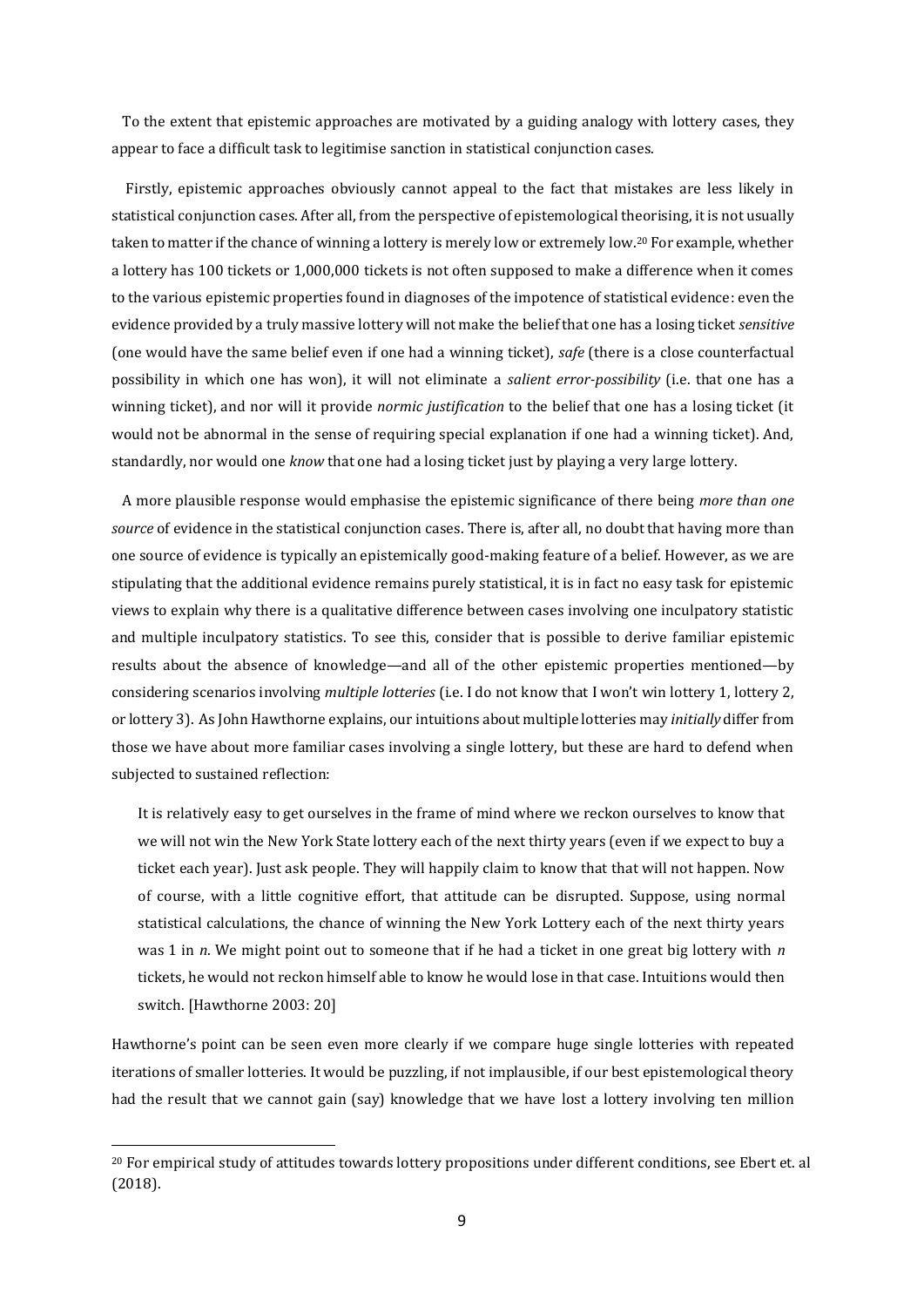players, but thought that we could know that we *have* lost three consecutive lotteries each only involving 100 players. Entering multiple lotteries of differing sizes *does* provide us with different sources of statistical evidence concerning lottery-relevant propositions such as 'I will never win the lottery' or 'I won't be a millionaire next Friday'. However, from the epistemic perspective, whether we have entered one single large lottery, or multiple lotteries, seems to amount to a distinction without a difference. The apparent epistemic insignificance of distributing the statistical chance of error among multiple events seems to remain true even if we imagine that these chancy events are somewhat different from each other—e.g. 'lottery 1' is a national lottery, 'lottery 2' is the church raffle, and 'lottery 3' is a workplace drawing of lots.

The combination of these two issues—(i) that the size of the lottery does not explain the absence of various epistemic properties in lottery beliefs, and (ii) the apparent insignificance of whether the statistical evidence is contained within one source or split into multiple sources—makes the statistical conjunctions cases a particularly sharp puzzle for epistemic diagnoses of the proof paradox insofar as they are motivated by the guiding comparison with lottery cases.

However, it may be the case that some epistemic theories have greater potential to explain the difference between single and multiple-source statistical evidence cases than others. For example, some approaches, such as the sensitivity theory, seem to have little flexibility in attempting to treat the cases differently. The sensitivity theory requires that we only issue verdicts on the basis of evidence that is such that we would not have issued the verdict had it been mistaken. It is difficult to see how this condition could be met in, for example, Blue Bus<sup>3</sup>. Consider the possibility that a Red Bus had in fact caused the accident: the evidence would remain unchanged, insensitive to the truth, and still overwhelmingly favour holding the Blue Company liable. Other theories involve a formal apparatus that allows them more room to manoeuvre. For instance, the normic justification and safety theories draw on a world-ranking framework in which there is no technical impossibility in claiming that while a verdict based on one piece of statistical evidence is unsafe or normically supported, a verdict based on two (or more) pieces of evidence *is* safe or normically supported. The difficulty for these theories is that they would not regard the analogous belief in a 'multiple lottery' scenario to be safe or normically supported. What we are owed is an explanation for why the legal cases outlined in this paper are epistemically different from multiple lottery cases, when the evidence involved in each seems to be fundamentally very similar.

In sum, *all* epistemic theories seem to struggle with statistical conjunction cases. But some may have more theoretical resources with which to respond than others. Given that the rival theories have hitherto been attempting to explain the same data-points—and all claim to be able to do so—considering statistical conjunction cases will be a useful spur to further adjudicate between the merits of competing epistemic theories.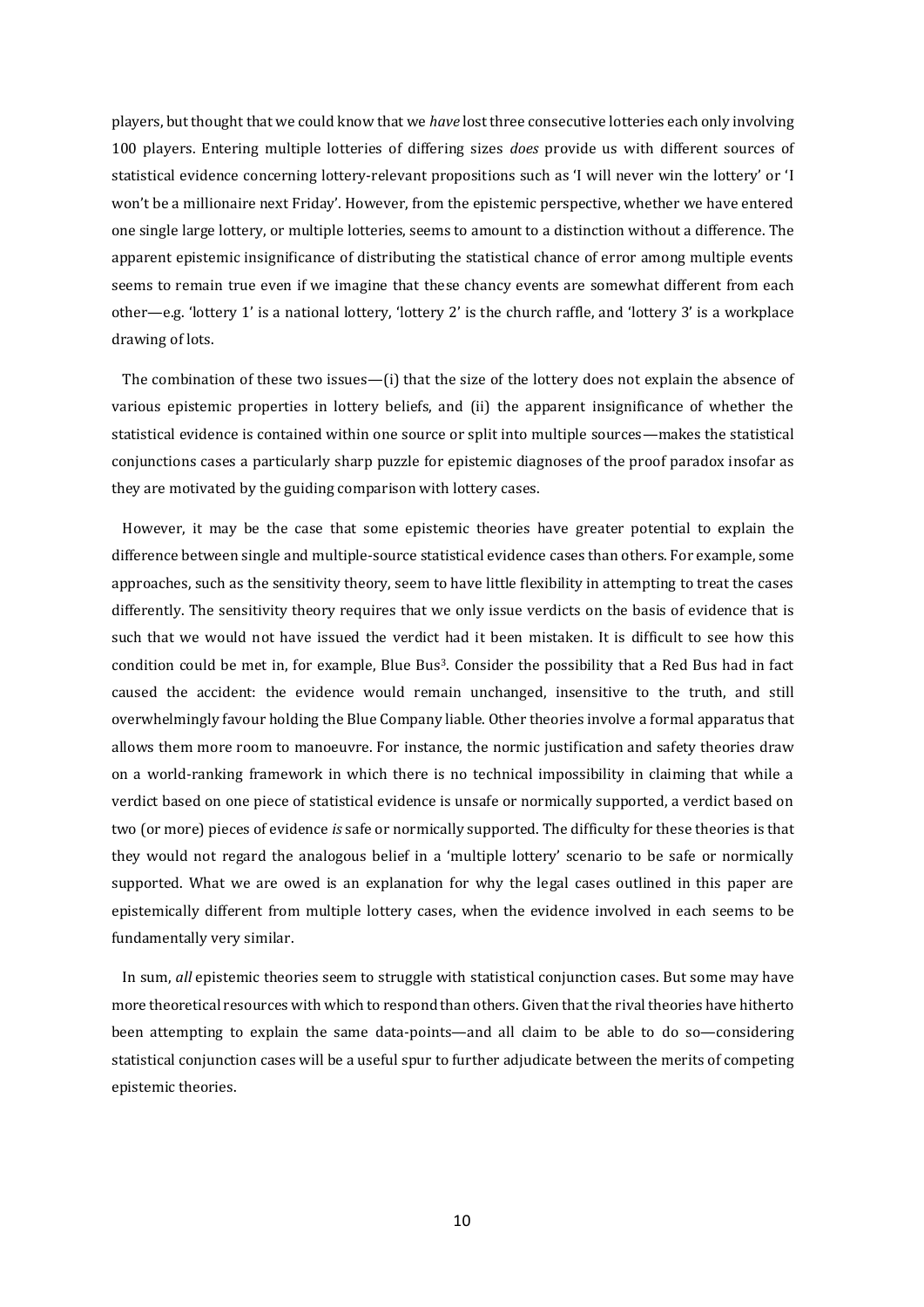#### *4.2 Approaches concerning morality and justice*

Diagnoses of the proof paradox concerning morality and justice can be usefully separated into backwards and forward-looking theories.

Let's begin with the former, the *backwards-looking* views, which roughly suggest that relying on bare statistics violate certain duties that we have to defending parties. These theories, while insightful relative to certain scenarios, do not help us tell apart regular cases from those involving statistical conjunctions.

One influential version of a backwards-looking view originated in the work of David Wasserman, arguing that proof-paradoxical cases fail to respect the *autonomy* of the defending party.<sup>21</sup> Wasserman's diagnosis was originally aimed at the Gatecrasher scenario, which was among the earliest proofparadoxical cases discussed by legal scholars. On Wasserman's account, treating the individual attendee simply as a member of a reference-class "ignores the defendant's capacity to diverge from his associates or from his past, thereby demeaning his individuality and autonomy" (Wasserman 1992: 942–3). Appealing to autonomy is one way to vindicate the aversion to treating defending parties simply as members of a reference-class; it would be more autonomy-respecting to use evidence that is, in some way, *individualised* to the conduct of the person in question.

It is far from clear whether the autonomy-based story provides a plausible account of the intuitive reluctance to sanction in the unadorned Blue Bus case. For instance, as is pointed out in Pundik (2008: 318), in such cases we bring a legal claim against the bus *company* rather than an individual driver. Given that the company autonomously chose to run *n* number of buses on a given route, it is unclear as to how holding them liable on the basis of statistics speaking to their market-share fails to treat the company as an autonomous agent. However, if such a verdict *does* fail to respect the autonomy of the bus company, then it is hard to see how this failure would not also be a feature of attributing liability in the more compelling Blue Bus<sup>3</sup> scenario. After all, by using statistical information about the frequency of certain tyres and hubcaps, we also rely on a reference-class. As such, whichever way the proponent of an autonomy-theory goes on the Blue Bus case, they lack a clear way to distinguish the standard version from the more compelling statistical conjunction variant.

A second type of backwards-looking view, due to Alexander Nunn, argues that we can explain our reluctance to sanction in proof-paradoxical cases by properly considering what is demanded by the right of *due process.*<sup>22</sup> On Nunn's account, a central prohibition that due process requires compatibility in the arguments used to justify imposing sanctions. To make this concrete, consider the prospect of convicting two separate persons of a 'lone gunman' crime. Even if the evidence against the two was, for whatever reason, compelling, there would be something perverse about convicting both of them. Nunn's diagnosis is that the perversity lies in using mutually incompatible theories—after all, both couldn't have been the lone gunman—to convict. The novelty of Nunn's approach is to go further and extend this idea to proofparadoxical cases, suggesting that the perverse results of a (hypothetical) simultaneous conviction of the

<sup>21</sup> Wasserman's autonomy view has been usefully critiqued and developed by Pundik (2008).

<sup>22</sup> Nunn (2015: 1418–1421).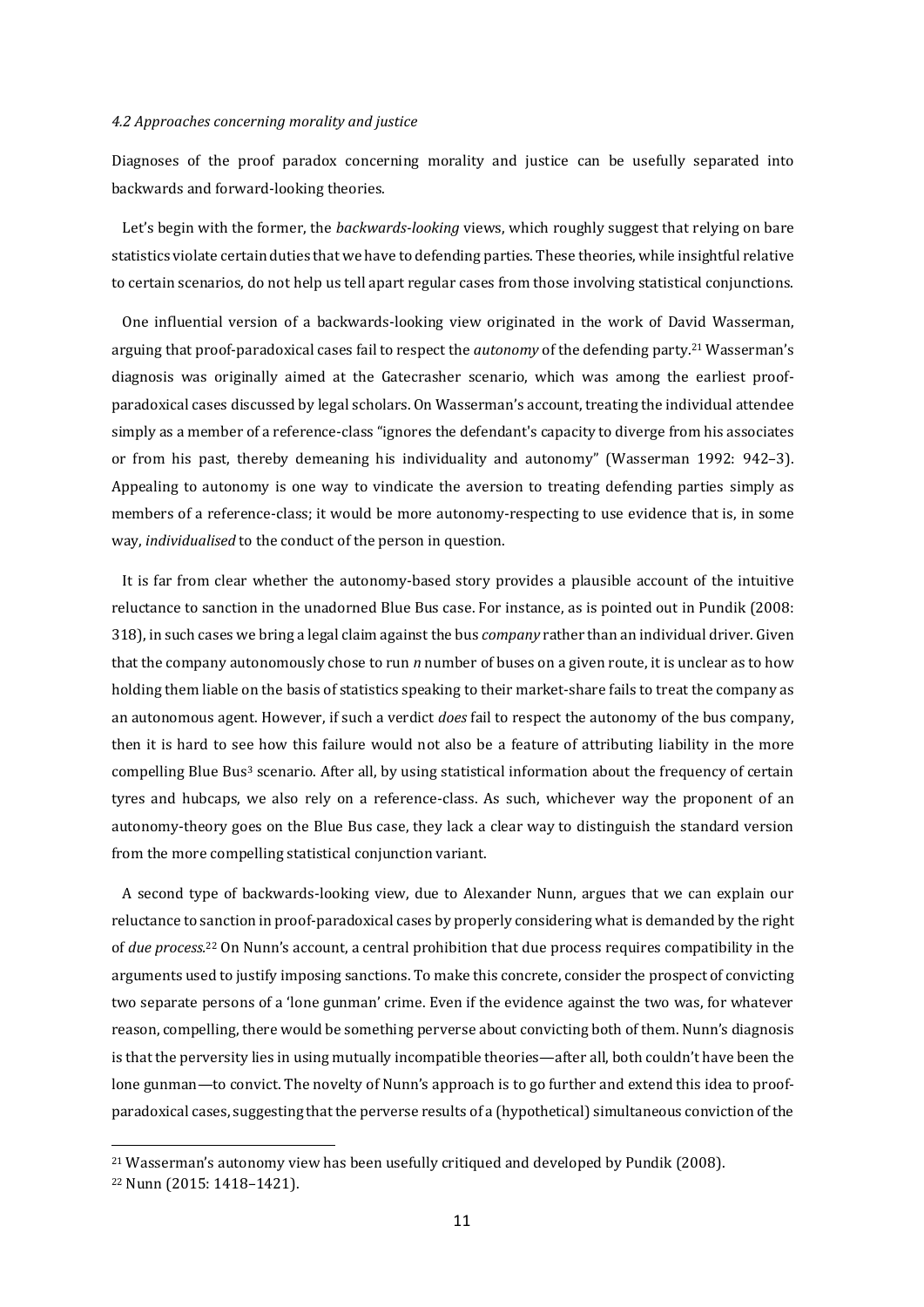entire inculpated population explains why we ought not rely on bare statistics in certain cases. Nunn writes:

[I]f the same naked statistical evidence could be used to convict any randomly selected member of a population, and the simultaneous conviction of the entire population would constitute a due process violation (due to the mutually exclusive nature of the crime) then the conviction of *even one* of those individuals constitutes a due process violation. [Nunn 2015: 1427]

However, as Nunn himself states, the due process defence is unavailable in all proof-paradoxical cases. For example, Nunn explicitly concedes that his due process defence cannot explain what is problematic about sanction in the unadorned Blue Bus case. This is because there is no guarantee of error if we imagine iterated Blue Bus cases—there is no factual impossibility (only sheer improbability) in the prospect of being correct every single time if we held a Blue Bus responsible for thousands of accidents on the basis of statistical evidence alone. Hence, as the due process defence cannot explain why we go awry in the regular Blue Bus case, it will not help us discern the difference between it and those cases involving statistical conjunctions—there is equally no guarantee of error in the prospect of iterated sanction in cases such as Blue Bus3.

Before moving on I should be clear that both of these backwards-looking approaches may well be good diagnoses of specific scenarios.23However, neither Wasserman nor Nunn's view provides an explanation for what is different about cases involving statistical conjunctions from regular proof-paradoxical scenarios.

Let's move on to *forward-looking* theories. The best known forward-looking theory, developed by Enoch, Spectre and Fisher (2012), and the one on which I focus, appeals to the role of legal incentives.<sup>24</sup> It is nearly platitudinous that a central role for both civil and criminal law is to incentivise and disincentivise different types of behaviour. From this observation, it is natural to suppose that we can consider the proper verdicts in proof-paradoxical scenarios in light of their (dis)incentivising effects.<sup>25</sup>

To illustrate the incentive approach, consider the Gatecrasher case. The incentive-based approach enjoins us to ask whether the following biconditional is true: 'only if I gatecrash, will I be sanctioned for gatecrashing'. If bare statistics are enough to carry the day, this comes out false—the attendee will be

<sup>&</sup>lt;sup>23</sup> Although a thought implicit in much of the recent philosophical literature seems to be that providing a *unified* explanation covering all proof-paradoxical cases is a desideratum insofar as the cases all seem structurally similar, for our purposes we need express no view on whether this is correct.

<sup>24</sup> For further development of this view, see Enoch and Fischer (2015) and Enoch and Spectre (2019).

<sup>25</sup> A technical note: Enoch, Spectre and Fisher's incentive view is a *hybrid* view that combines an epistemic condition concerning *sensitivity* with forward-looking consideration to do with incentives. In a nutshell, the idea is as follows: the reason that the law should care about making epistemically sensitive judgements they explicitly warn against epistemic 'fetishism'—is because it promotes the right sort of legal incentives. Elsewhere, Enoch and Spectre (2019) clarify that the incentive component of the view is central and the epistemic component peripheral—if another epistemic condition turned out to better capture the cases, then it should be substituted for sensitivity.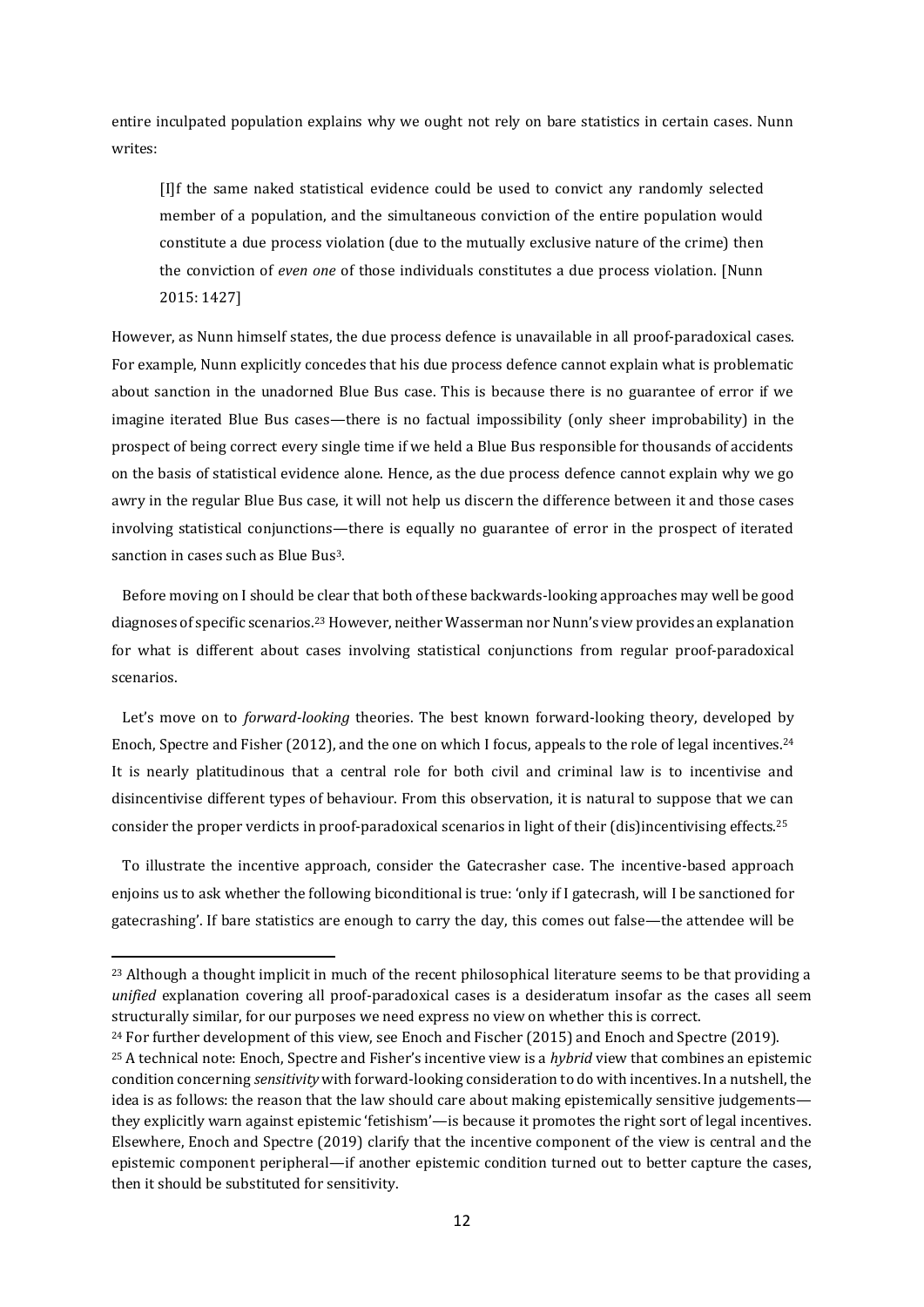punished, given the existence of enough gatecrashers in the audience, regardless of whether they gatecrash or not. This incentivise structure is perverse insofar as rules against gatecrashing should disincentivise people from doing it. A similar story could be told about the Blue Bus case: were the companies involved aware of their respective market-share, they would be aware that their chance of being held liable in certain cases would be unrelated to their actual conduct.

What does the incentive view say about cases involving statistical conjunctions? In a separate paper, Enoch and Fisher (2015) argue that their incentive-based approach *vindicates* the prevailing legal practice of allowing convictions on the basis of bare DNA evidence but rightly rejects relying on other types of naked statistics. So, their view, at least by their own lights, promises to license sanction in the Prisoners & DNA case. However, what about the civil law cases? Take a moment to reconsider Blue Bus3. Clearly it is conceivable, given that there are only two companies competing for a given locale, that the parties may be aware—if only in very general terms—of which companies tend to use which brand of tyres and hubcaps. Suppose that they were so aware. If this were the case, then the scenario is in fact similar to the unadorned Blue Bus case insofar as the companies involved could be aware that, in a certain class of case, their chance of being held liable would be unrelated to their actual conduct. This would mean that the incentive-view cannot differentiate the unconvincing Blue Bus case from the statistical conjunction variant either.

The natural response is that Blue Bus<sup>3</sup> is simply *such* a recherché case that, for all practical purposes, it has no incentivising or disincentivising effect. While this is plausible as far as it goes, relying on this response begs the following question: if we can disregard scenarios such as Blue Bus<sup>3</sup> because they are marginal, should we really accept the idea that the unadorned Blue Bus case is sufficiently common so as to have a substantial incentive-changing effect? Certainly, standard rules about negligent driving incentivise companies to avoid negligence on the pain of sanction—bus companies should drive carefully to avoid being held liable for accidents. However, do we think that this general incentivising effect is really disrupted by the possibility of proof-paradoxical cases? I am sceptical. We can put the worry as a choice between two options, neither of which is immediately promising for explaining what is different about statistical conjunction cases. Either the relevance of incentives is purely *theoretical*—i.e. not contingent on empirical assumptions about whether the potential for perverse incentive-schemes actually has any substantial behavioural effect—in which case Blue Bus and Blue Bus<sup>3</sup> are on par and the view can't distinguish between them. *Or* the relevance of incentives is *empirical* and must be plausibly linked to the actual psychology of actors in the relevant scenarios, e.g. the psychology of bus company CEOs deciding on safety standards,—in which case it is doubtful that the possibility of any proofparadoxical case really has any substantive effect on to how agents tend to act.<sup>26</sup> This is not a knock-

<sup>&</sup>lt;sup>26</sup> This is not to say that a refusal to rely on bare statistics is never significant from the perspective of incentives. For example, it plausibly matters for incentivising certain behaviour whether or not we can use epidemiological statistics to establish employer liability for negligently caused diseases that would be otherwise impossible to prove. See Ross (ms) for further discussion.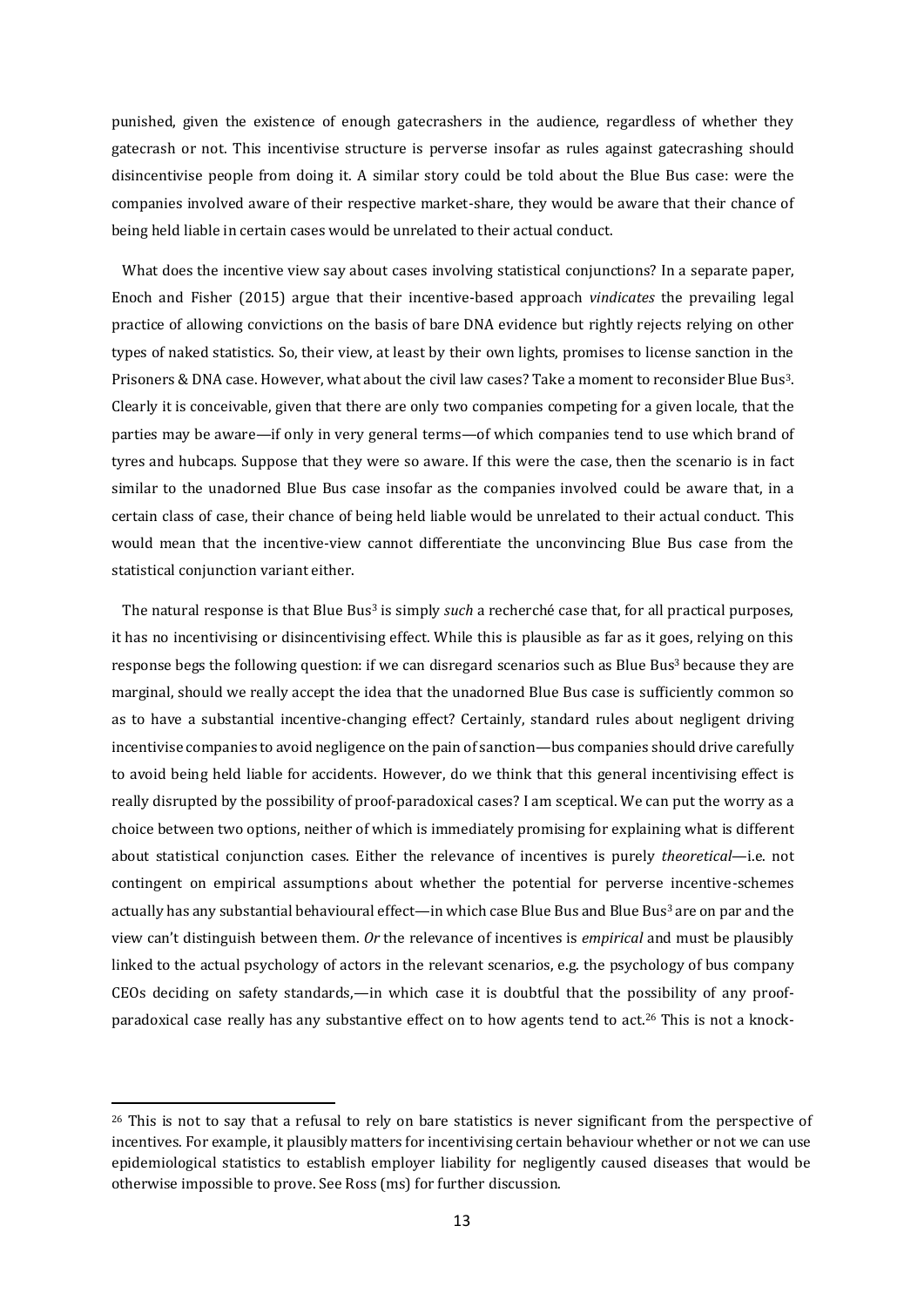down argument against the incentive view, but it shows that it faces some difficult questions—and requires further elaboration—if it is to accommodate cases involving statistical conjunctions.

#### *4.3 Likelihood Theory*

The likelihood theory is a revisionary approach to legal proof that, according to its proponents, has the benefit of explaining our reluctance to sanction in unadorned proof-paradoxical scenarios. The central claim of the likelihood theory is we often fall prey a specific error when thinking about legal proof: namely, we focus on the absolute probabilities of something occurring rather than looking at the *comparative* likelihood of competing accounts in light of the observed evidence. <sup>27</sup> Refocusing on comparative likelihood rather than absolute probabilities is more faithful to the way that trials are conducted in practice insofar as both parties to a legal dispute typically advance their own version of events—the job of the fact-finder is to compare the relative plausibility of the competing claims. The applicability of the likelihood theory is easiest to see with respect to the civil 'balance of probabilities' standard of proof: a claim will be proven on the likelihood approach to proof when, given the observed evidence, it is simply comparatively more likely than the opposing claim. (A formal statement of the increased likelihood requirement applied to the civil standard would run as follows: find for the pursuer iff  $Pr(E/H^1)/Pr(E/H^2)$  where E is the evidence adduced,  $H^1$  is the pursuer's story, and  $H^2$  is the defender's story).

How does the likelihood theory help us diagnose the reluctance to sanction in standard proofparadoxical cases? Take a concrete example, the Blue Bus case. While absolute probabilities seem to favour holding the Blue Company liable, suppose that we instead compare the comparative likelihood, given the cited statistical evidence, of two competing accounts: (i) that it was a Blue Bus, (ii) that it was a Red Bus. The statistical evidence is *equally compatible* with either account—indeed, it would make no difference whatsoever to the underlying statistics whether (i) or (ii) obtained. So, according to proponents of the likelihood theory of proof, merely statistical evidence (compared with, say, an eyewitness report) does not make any substantial difference to the comparative likelihood of either account.

There is much that is insightful in the likelihood approach, but it does not seem to accommodate the thought that sanction is acceptable in cases involving statistical conjunctions. For, suppose that the Blue Company lawyer advanced a very specific rebuttal in the Blue Bus<sup>3</sup> scenario: viz. they suggest that the bus that caused the crash was a Red Company bus that: (1) was on the route at the time, (2) had the implicated hubcap, and (3) had the implicated type of tyres. Indeed, this is precisely the account perhaps the *only* tenable rebuttal—that a defending lawyer would advance. In this case, the observed evidence is just as compatible with *that* account as it is with the alternative account on which it was a Blue Bus with each of the aforementioned properties. The likelihood theory thus predicts that there is no case against the Blue Company even in cases involving multiple sources of statistical evidence so long as a specific account is available consistent with the statistical evidence. The same feature of the

<sup>27</sup> See work due to Cheng (2012) and, more recently, in a slightly different vein, by Sullivan (2019). I focus on Cheng's approach in this section.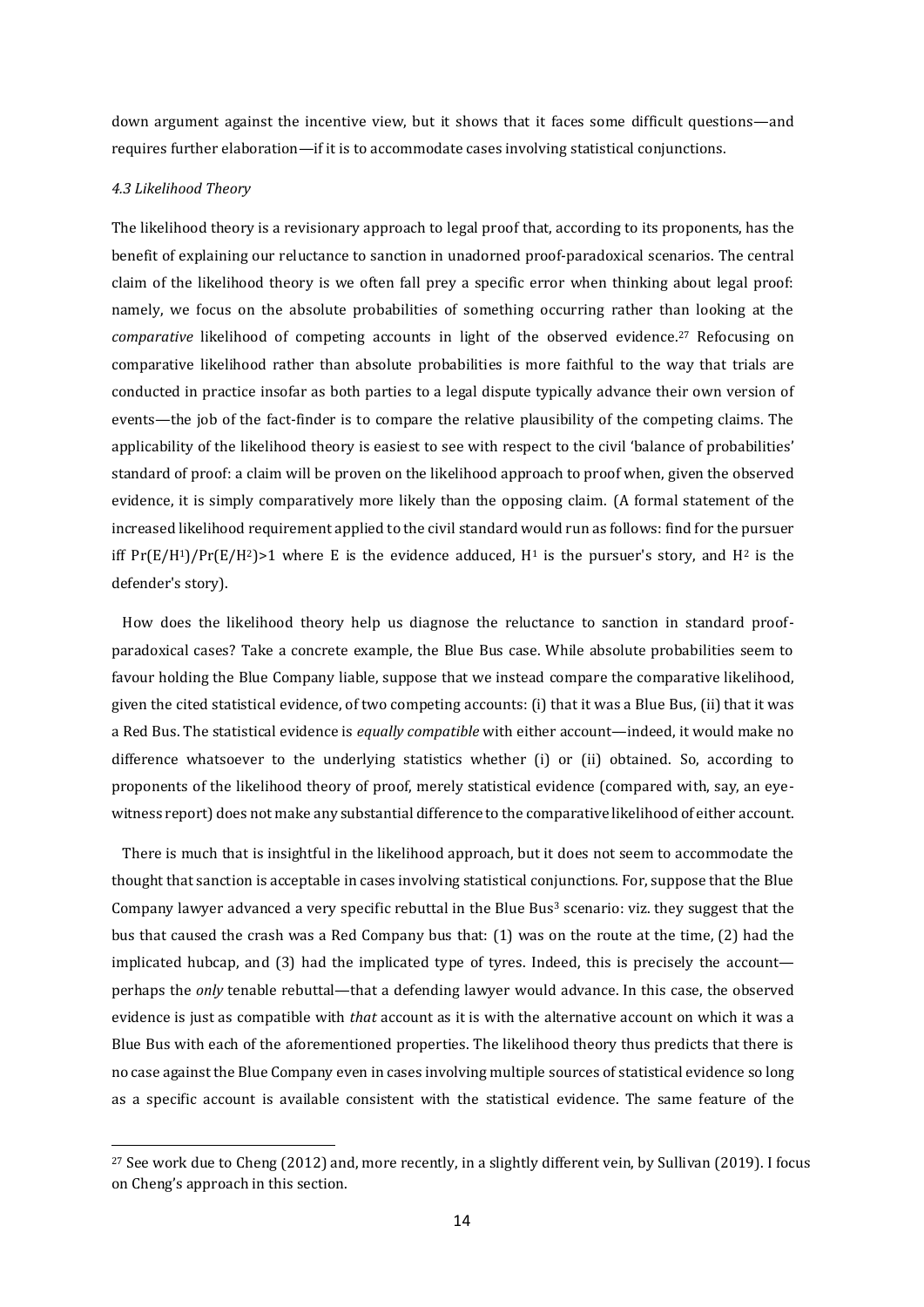likelihood theory that enables it to deal with familiar proof-paradoxical scenarios render it unable to make accommodation for similar cases involving statistical conjunctions.

#### *4.4 Phase Change Theory*

A final theory, which I call 'phase change' theory after a paper due to Cheng and Nunn (2016), argues that statistical evidence involving *very high* probabilities is different in kind from the much shorter odds found in the unadorned Prisoners, Gatecrasher, and Blue Bus cases.

Cheng and Nunn develop a version of the phase change theory which is neither purely psychological nor predicated on any particular theory of legal proof.<sup>28</sup> Rather, they show that highly probabilifying evidence such a DNA match is mathematically different from regular proof-paradoxical cases: when we perform logistic regression on such evidence we find that, as the chance of an incorrect match transitions from 1 in ten million to 1 in 100 million and below, the chance of error within a given population sharply diminishes. On their view, "[this] phase change justifies treating DNA as different in kind."<sup>29</sup>

Let's accept, for sake of discussion, Cheng and Nunn's mathematical assumptions: at around 1 in ten million chance of error, probabilifying evidence starts to undergo a qualitative change that distinguishes it from statistical evidence involving shorter odds. The 'phase change' theory deals straightforwardly with criminal law statistical conjunction cases involving certain types of forensic evidence, because it says that reliance on statistical evidence involving such long odds as we find in DNA profiling cases are different in kind from more familiar proof-paradoxical cases where the odds of error are only in the order of 1/100. However, the phase change theory does not seem to capture the fact that it seems intuitively acceptable to sanction in the civil law statistical conjunction cases discussed earlier. Suppose we take the chance of a 'random match' in Blue Bus<sup>3</sup> to be the chance of a given bus happening to be a Red Company bus, operating on the given route, with the implicated tyres, and the implicated hubcaps. The chance of this occurring is only in the order of  $1/4,000$ .<sup>30</sup> While the chance of error in Blue Bus<sup>3</sup> is certainly much lower than in the unadorned Blue Bus case, it is nowhere near the 1 in ten million required for the hypothesised 'phase change'. As such, the phase change theory, although a compelling way to legitimise DNA cases and perhaps other types of forensic evidence, cannot explain the difference between unadorned proof-paradoxical cases and those involving statistical conjunctions below the phase change threshold.

## 5. Error and Storytelling

Let's briefly recap. There is an entrenched hostility to basing legal verdicts on bare statistics within the philosophical and (setting aside DNA evidence) legal literature. This paper has explored cases involving *multiple sources of statistical evidence*. These cases seem to provide a compelling basis for a civil finding of liability and, at least when some of the evidence is forensic, for a criminal conviction. I have argued

<sup>&</sup>lt;sup>28</sup> My thanks to Edward Cheng for clarificatory correspondence.

<sup>29</sup> 2016: 117.

 $301/4$  (the chance of a red bus on the route) \* 5/100 (the chance of a red bus having X) \* (2/100) the chance of a red bus having Y).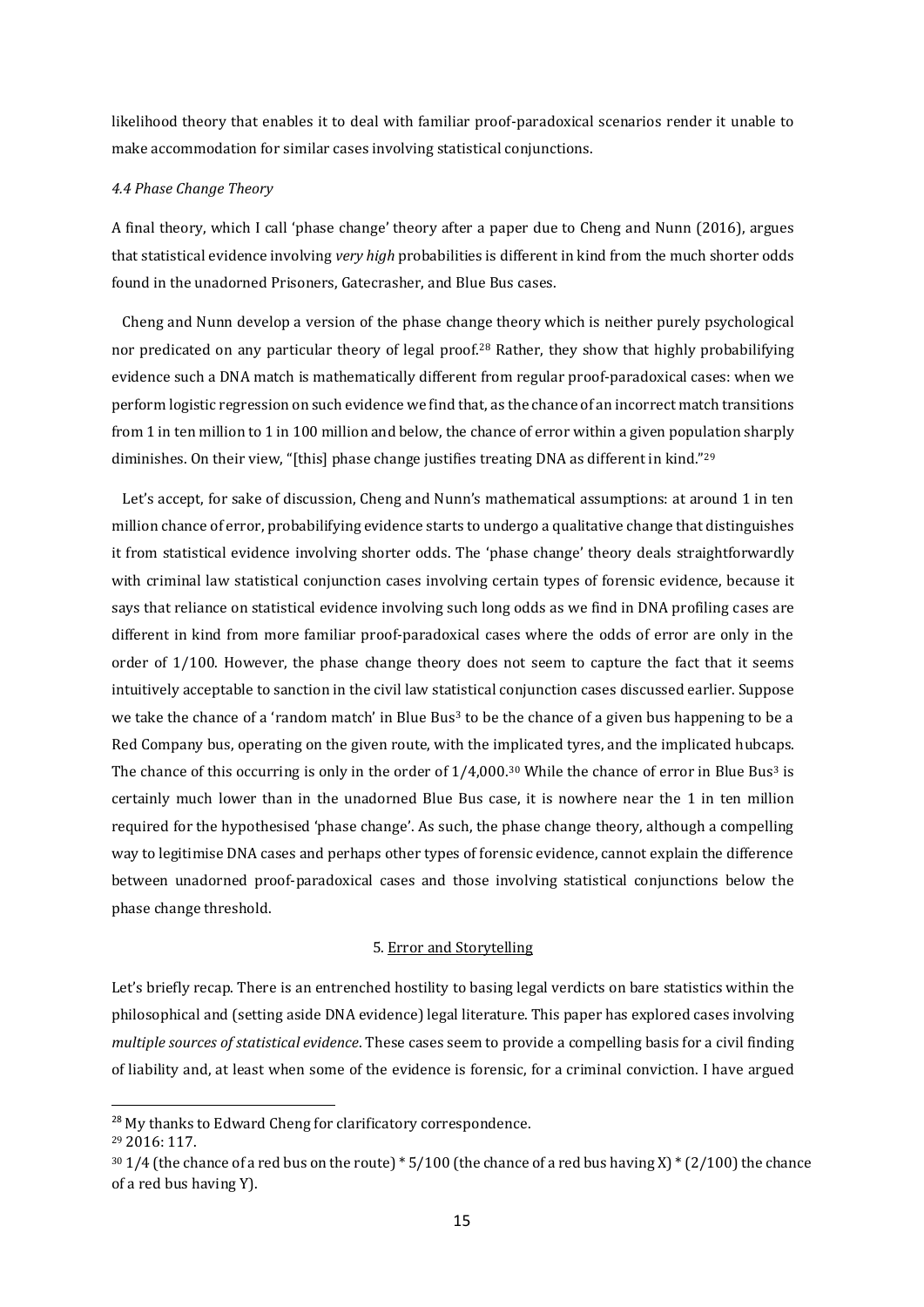that four prominent types of theory struggle to explain the relevant difference between cases of multiplesource statistical evidence and more familiar proof-paradoxical scenarios.

I want to close by discussing a final strategy that we might use to explain the difference between the two types of case discussed in this paper: namely, to reject the intuitions to the effect that statistical conjunction cases are relevantly different from regular proof-paradoxical scenarios. Indeed, I think that we may be able to offer a sort of error theory about the apparent difference in our intuitions. However, so I will claim, if we accept this error theory, this raises an even more fundamental worry: it gives us reason to doubt our intuitions about the original proof-paradoxical scenarios too.

A widely discussed paradigm concerning the evaluation of legal evidence is Pennington and Hastie's 'story model'.<sup>31</sup> The story model, focusing on how jurors make decisions, is an empirically supported hypothesis that supposes legal fact-finding to be driven by an exercise in narrative construction. According to the story model, jurors attempt to "impose a narrative story organization on trial information, in which causal and intentional relations between events are central."<sup>32</sup> In a nutshell, legal fact-finders look for *stories* that fit the evidence. When we can readily construct a narrative on the basis of evidence adduced, where necessary drawing supplementary causal inferences in order to do, and when that story is inculpatory, we are primed to find in favour of sanctioning the defending party. In a related and complementary stream of research, psychologists who have examined the 'Wells' effect' the phenomenon of juror reluctance to rely on bare statistics, named after Gary Wells' and collaborators' initial study—have tested different psychological explanations for this reluctance. One explanation appeals to 'ease of simulation': legal fact-finders prefer sanctioning on the basis of non-statistical evidence to statistical evidence because the former makes it more demanding to construct mental scenarios indicating innocence, and vice versa concerning guilt.<sup>33</sup> For example, a descriptive eye-witness is more evocative than a mere statistical report, and it is harder to imagine scenarios inconsistent with an eye-witness account than with a bare statistical report.

This empirical research naturally suggests a reason for why cases involving statistical conjunctions seem more compelling to us, namely because: (i) they generate an easy-to-simulate inculpatory narrative in the mind of the assessor, and (ii) they make it more demanding to simulate an exculpatory narrative. Let me explain.

Regular proof-paradoxical cases are generally lacking in narrative structure: e.g. they simply tell us that it was likely that the bus was blue, or that the gatecrasher lacked a ticket, and that is all there is to it. Conversely, the extra complexity of statistical conjunction cases makes them more evocative, and require us to take more steps to imagine that the defending party was not at fault. Take Blue Bus3. In the version discussed, there is statistical evidence concerning not only the frequency of buses on a route, but

<sup>&</sup>lt;sup>31</sup> See Pennington and Hastie (1991; 1992; 1993) for a representative sample of papers outlining both the theoretical and empirical support for the story model.

<sup>32</sup> *Ibid.* (1992: 189).

<sup>33</sup> See Wells et. al (1992) for the original study and Neidermeier et al. (1999) for further empirical work in support of the ease of simulation hypothesis.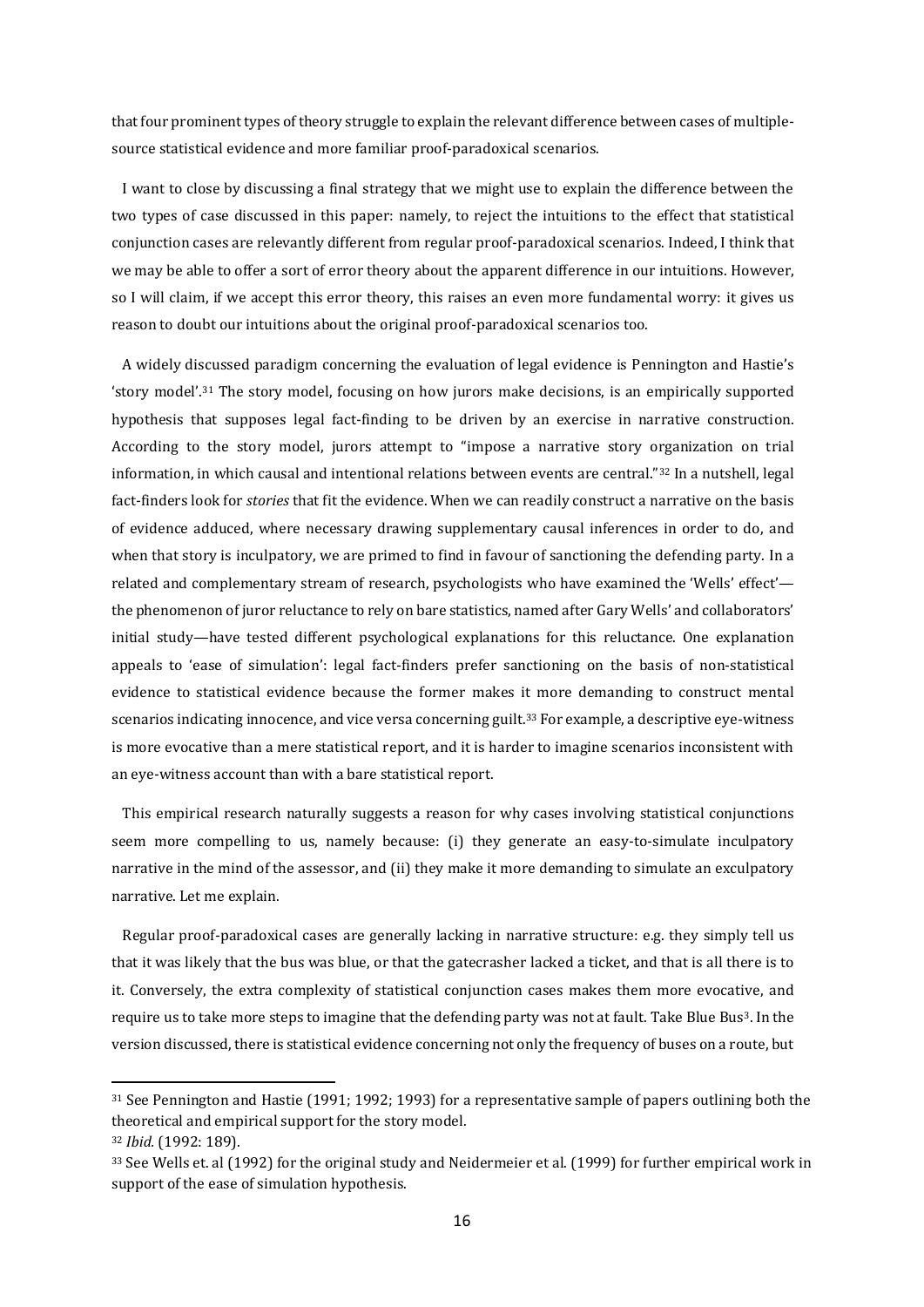also concerning a hubcap found at the scene, and tyre marks found on the road. This is ripe for the imposition of a narrative structure; it is easy to imagine a blue bus causing a crash, *that bus* making marks on the road, and a hubcap *belonging to that bus* coming off and rolling into the bushes. It is easy to imagine a nexus of physical causality that explains all of the adduced evidence just by imposing a temporal narrative structure onto the evidence. Moreover, rejecting that narrative takes more cognitive effort than the original Blue Bus case. We must assume that not only has one improbable coincidence occurred, but three, or more, at different points in the story. This, I think, makes for a central difference between cases involving statistical conjunctions and those involving only one source of evidence. We treat the former as a compelling story, the rejection of which would require the effortful adoption of a sceptical stance at multiple points of the narrative. This makes error seem like a much more distant possibility than in cases involving single-source statistical evidence, and primes us to find against the defending party.

This amounts to an entirely *psychological* diagnosis of why we are more inclined to find sanction acceptable in statistical conjunction cases. The harder question is this: what is the *normative* relevance of this psychological account? I suggest that our psychological diagnosis can facilitate an argument for a sort of error theory, i.e. the claim that our intuitions about statistical conjunction cases should not be trusted. Suppose we begin, naturally enough, from a veritistic perspective—what relevance does narrative and ease of simulation have for getting to the truth? Certainty, the ease of imposing narrative structure onto evidence and simulating an exculpatory scenario can be a helpful heuristic for truth. The mind has a general facility for discerning the plausible from the implausible. However, in other cases, the role of evocative narratives in generating judgements of plausibility and implausibility can amount to a cognitive bias. Take the intuitive shiftiness noted by Hawthorne earlier, that people are initially more inclined to say that they know they won't win multiple smaller lotteries but not that they won't win a single giant lottery where the probability of winning is identical to winning multiple times in a row. The prospect of winning the lottery multiple times in a row is an evocative and incredible-sounding story it appears implausible to the imagination, and involves accepting that multiple incredible things will happen in a row. So, we are apt to discount the possibility and reject the attribution of knowledge. But, from the perspective of veritistic judgement, we should evidently not treat that possibility any differently from the judgement about losing the single larger lottery. To do otherwise is to be led astray by the imagination and fall prey to a type of bias. Framed this way, we might worry that the same bias is manifesting itself when we find statistical conjunction cases more persuasive than those involving a single source of evidence.

While these thoughts are somewhat preliminary, we can see the outlines of an error theory that would recommend the following conclusion: to the extent that intuitions about statistical conjunction cases differ from unadorned proof paradoxical scenarios, they should not be trusted—rather, if we are concerned with accuracy, we would be better off discounting the fact that the statistical evidence is dispersed over multiple sources. If we accepted such a theory, then one might suppose that the theories discussed earlier in the paper actually face no issues with statistical conjunction cases. Indeed, we might suppose that it is actually a mark in their favour if they treat single and multiple-source bare statistics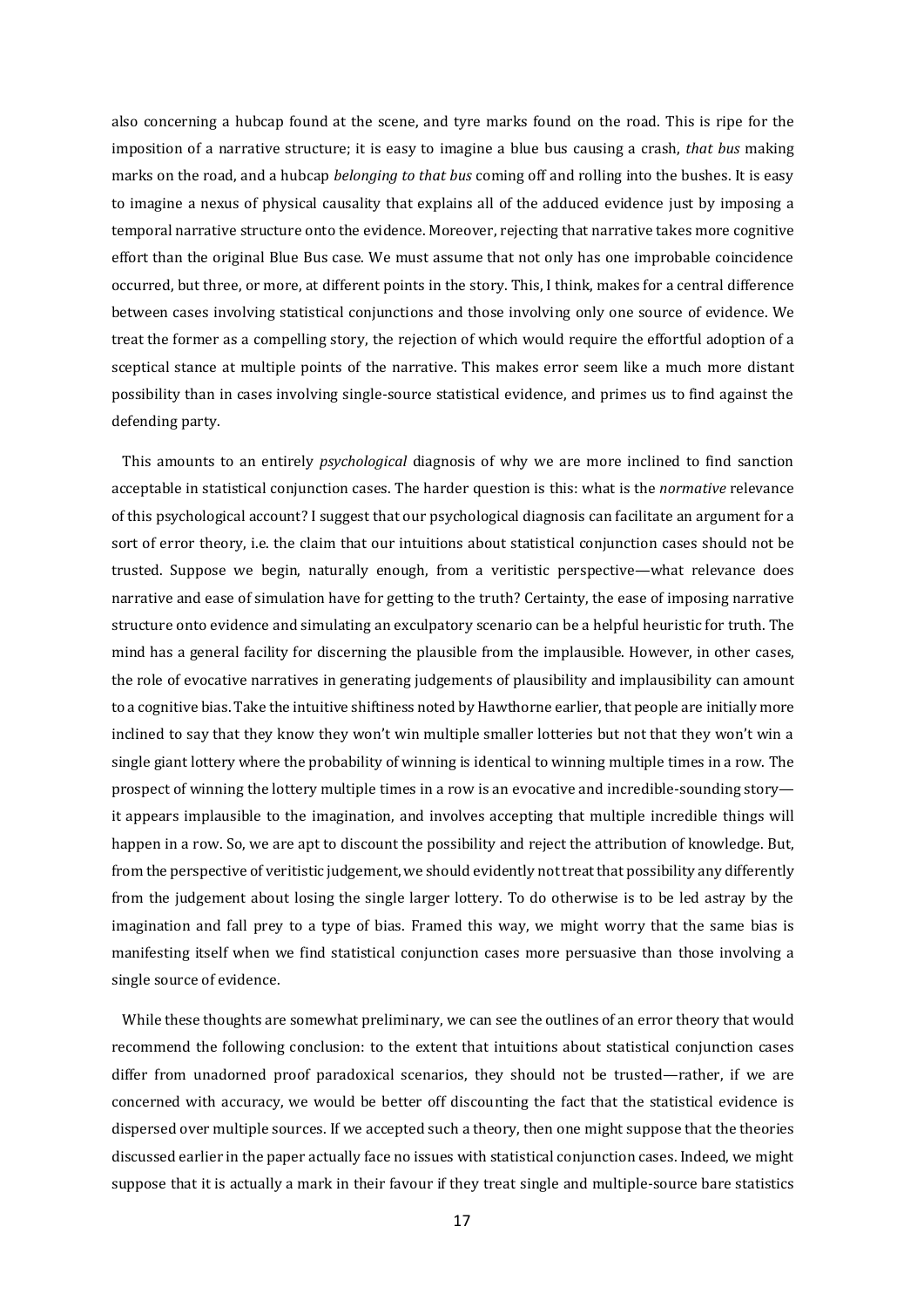on par. According to this error theory, once we understand the aetiology of the intuitions involved, we should not be perturbed about refusing to sanction even in cases involving the conjunction of many different types of statistical evidence.

*However,* this error theory is in fact double-edged. The same psychological diagnosis that undermines intuitions about statistical conjunction cases can also undermine intuitions about the *original* proofparadoxical scenarios. A standard lesson drawn from the proof paradox is that there is a disfavourable contrast between bare statistical evidence (bad) and familiar non-statistical evidence such as eyewitness testimony (good). It is easy to see why relying on the error theory outlined above is problematic for those who wish to uphold our intuitions about the original proof paradox. Unlike bare single-source statistics, eye-witness accounts are narratively rich and it is cognitively demanding to generate consistent exculpatory accounts. The very same idea, that we should not allow the ease of simulation heuristic to lead us astray when evaluating evidence from a veritistic perspective, can also be used to call into question the disfavourable contrast between statistical and non-statistical evidence. So, to the extent that an error theory can challenge intuitions about cases involving statistical conjunctions, the intuitions about the original proof paradox are open to challenge on the same basis.

To close, it is worth pointing out that one might attempt to find some consideration that could vindicate treating narratively rich evidence differently *even if* our intuitions about it are driven by a potentially bias-inducing heuristic. One easy but perhaps not altogether satisfying reason for the law to prefer narratively rich evidence follows from the importance of the perception of fairness in the law. One role for any legal system is to inspire public confidence in its workings. This explains, for example, why cases can be overturned for being decided in an *apparently* biased way even if it is accepted that there was in fact no actual bias tainting the decision. <sup>34</sup> If we can simply note that a normal observer *does*find sanction reasonable in statistical conjunction cases but not in unadorned proof-paradoxical scenarios, then this creates its own reason to treat the cases differently. Appearances matter in the law, even if we cannot provide an underlying theory to vindicate the difference between the unadorned proof paradoxical cases and those involving statistical conjunctions. This is perhaps a somewhat conservative and quietist response to the puzzle outlined in this paper. If we want a better solution, we must throw down the gauntlet to those hostile to bare statistics—what *is* different about cases involving multiple sources of statistical evidence?<sup>35</sup>

<sup>34</sup> One of the most striking examples in modern times is *R v Bow Street Metropolitan Stipendiary Magistrate, ex parte Pinochet Ugarte (No 2)* [2000] 1 AC 147. The extradition of Augusto Pinochet from the United Kingdom to Spain was set aside because the spouse of one of the judges had links to Amnesty International, an intervener in the case.

<sup>&</sup>lt;sup>35</sup> Anonymous reviewers and Dario Mortini provided instructive written feedback on this paper—my thanks to them.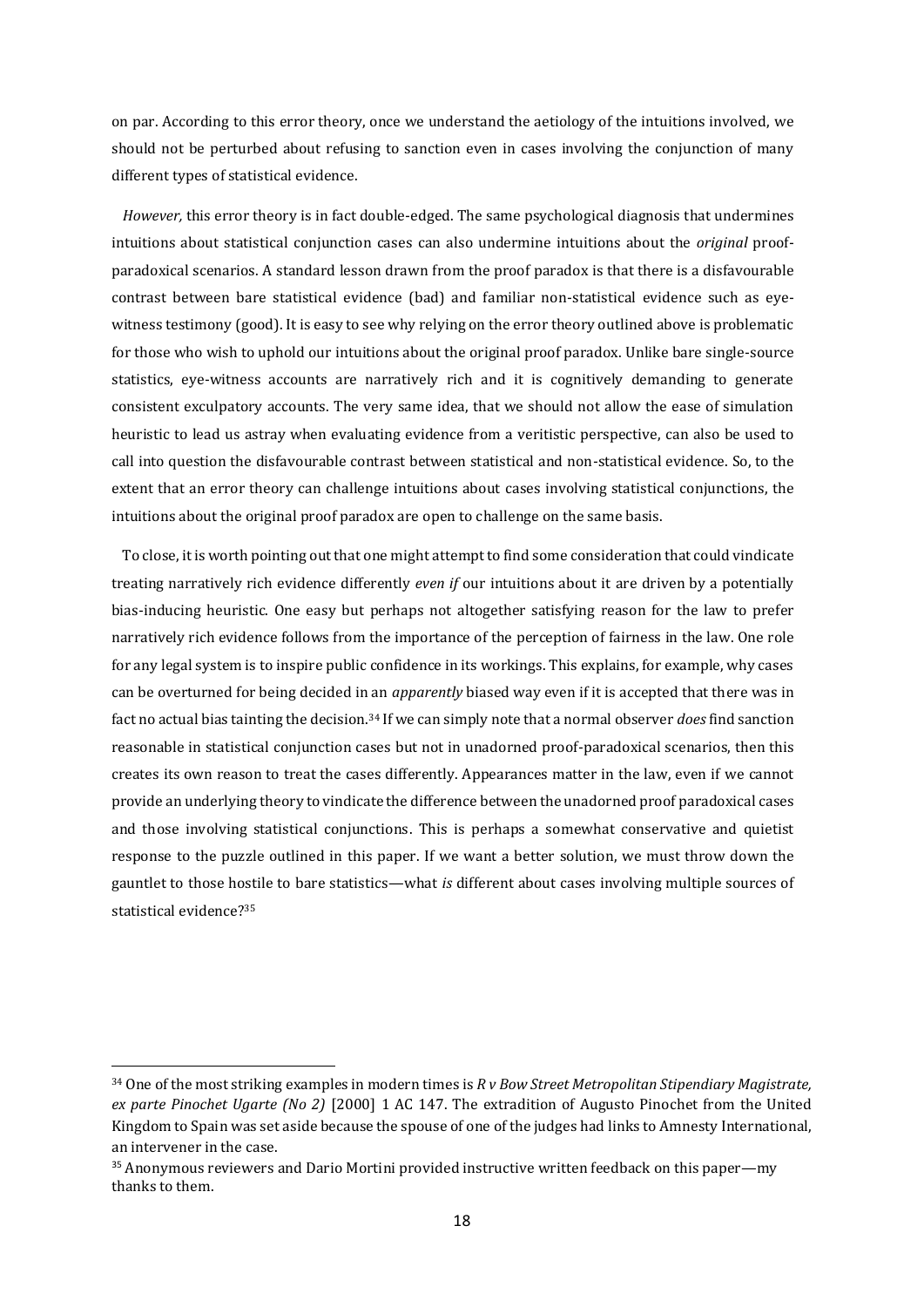*References* 

Backes, M. (2019). Epistemology and the law: Why there is no epistemic mileage in legal cases. *Philosophical Studies.* https://doi.org/10.1007/s11098-019-01337-6.

Blome-Tillmann, Michael (2017). 'More Likely Than Not'–Knowledge First and the Role of Statistical Evidence in Courts of Law. In Carter, Gordon & Jarvis (eds.), *Knowledge First - Approaches in Epistemology and Mind*. Oxford, UK: Oxford University Press. pp. 278–292.

Blome-Tillmann, Michael (forthcoming). Statistical Evidence, Normalcy, and the Gatecrasher Paradox. *Mind* 129 (514):563-578.

Bolinger, R. J. (2018). The rational impermissibility of accepting racial generalizations. Synthese, 1–17. https://doi.org/10.1007/s11229-018-1809-5

Cheng, E. K. (2012). Reconceptualizing the burden of proof. *Yale LJ*, 122, 1254.

Cheng, E. K., & Nunn, G. A. (2016). DNA, Blue Bus, and phase changes. *The International Journal of Evidence & Proof*, *20*(2), 112–120.

Cohen, L. J. (1977), *The Probable and the Provable.* Oxford: Clarendon Press.

Di Bello, Marcello (2019). Trial by Statistics: Is a High Probability of Guilt Enough to Convict? *Mind*:fzy026.

Di Bello, Marcello (forthcoming). Proof Paradoxes and Normic Support: Socializing or Relativizing? *Mind*:fzz021. Di Bello, M., & O'Neil, C. (2020). Profile evidence, fairness, and the risks of mistaken convictions. *Ethics*, 130(2), 147–

178.

Ebert, Philip A., Martin Smith, and Ian Durbach (2018). 'Lottery Judgments: A Philosophical and Experimental Study'. *Philosophical Psychology*, 31(1), pp. 110–38.

Enoch, David, Spectre, Levi, & Fisher, Talia (2012). Statistical Evidence, Sensitivity, and the Legal Value of Knowledge. *Philosophy and Public Affairs* 40 (3):197–224.

Enoch, D., Spectre, L., & Fisher, T. (2015). Sense and 'Sensitivity': Epistemic and Instrumental Approaches to Statistical Evidence. *Stanford Law Review*, 67:557.

Enoch, D., Spectre, L., & Fisher, T. (2019). Sensitivity, Safety, and the Law: Reply to Pardo. *Legal Theory*, 25, 178–199. Evett, I. and Williams, R. (2015) 'A review of the sixteen point fingerprint standard in England and Wales' *Journal of Forensic Identification* 65(4) 557-580.

Gardiner, G. (2018). Legal burdens of proof and statistical evidence. In D. Coady & J. Chase (Eds.), *The Routledge handbook of applied epistemology*. London, England: Routledge.

Gardiner, Georgi. (2020). The Reasonable and the Relevant: Legal Standards of Proof. *Philosophy & Public Affairs.* Haack, S. (2014). *Evidence matters: Science, proof, and truth in the law.* New York. Cambridge University Press. Hawthorne, John (2003). *Knowledge and Lotteries.* Oxford University Press.

Hedden, B., & Colyvan, M. (2019). Legal Probabilism: A qualified Defence. *Journal of Political Philosophy*, 27, 448–468. Krauss, S. (2020). Against the alleged insufficiency of statistical evidence. *Florida State University Law Review*, 47.

Littlejohn, Clayton (2018). Truth, Knowledge, and the Standard of Proof in Criminal Law. *Synthese*:1–34.

Moss, Sarah (2016). *Probabilistic Knowledge.* Oxford University Press.

Moss, Sarah (forthcoming). Knowledge and Legal Proof. In *Oxford Studies in Epistemology* vol. 7. Oxford: Oxford University Press.

Niedermeier, Keith, Norbert Kerr, & Lawrence Messe (1999). Jurors' Use of Naked Statistical Evidence: Exploring Bases and Implications of the Wells Effect. *Journal of Personality and Social Psychology* Vol. 76, 4; 533–542

Nunn, Alex, The Incompatibility of Due Process and Naked Statistical Evidence (October 14, 2015). *Vanderbilt Law Review*, Vol. 68, No. 5, 2015.

Papineau, D. (2020). The disvalue of knowledge. *Synthese*, 1–22. https://doi.org/10.1007/s11229-019-02405-4 Pardo, Michael S. (2018). Safety vs. Sensitivity: Possible Worlds and the Law of Evidence. *Legal Theory*, Vol. 24. Pardo, M. S. (2019). The paradoxes of legal proof: A critical guide. *Boston University Law Review*, Vol. 99, 2019; U of Alabama Legal Studies Research Paper No. 3293023.

Pennington, N., & Hastie, R. (1992). Explaining the evidence: Tests of the Story Model for juror decision making. *Journal of Personality and Social Psychology*, 62(2), 189–206.

Pennington, N., & Hastie, R. (1993). The story model for juror decision making. In R. Hastie (Ed.), Cambridge series on judgment and decision making*. Inside the juror: The psychology of juror decision making* (p. 192–221). Cambridge University Press.

Pennington, N., & Hastie, R. (1991) A Cognitive Theory of Juror Decision Making: The Story Model. 13 *Cardozo L. Rev.* 519

Pritchard, D. (2015). Risk. *Metaphilosophy*, 46(3), 436–461.

Pritchard, D. (2018). Legal risk, legal evidence and the arithmetic of criminal justice. *Jurisprudence*, 46(3), 436–461. Pundik, A. (2008). Statistical evidence and individual litigants: A reconsideration of Wasserman's argument from autonomy. *The International Journal of Evidence & Proof*, 12(4), 303–324

Ross, Lewis D. (2020a), Recent Work on the Proof Paradox. *Philosophy Compass.*  https://doi.org/10.1111/phc3.12667

Ross, Lewis. D. (2020b), Rehabilitating statistical evidence. *Philos Phenomenol Res*. https://doi.org/10.1111/phpr.12622

Roth, A. (2010). Safety in numbers - deciding when DNA alone is enough to convict. *NYU Law Review*, 85, 1130. Smith, Martin. (2016). *Between Probability and Certainty: What Justifies Belief.* Oxford: Oxford University Press Smith, Martin (2018). 'When Does Evidence Suffice for Conviction?' *Mind.* https://doi.org/10.1093/mind/fzx026.